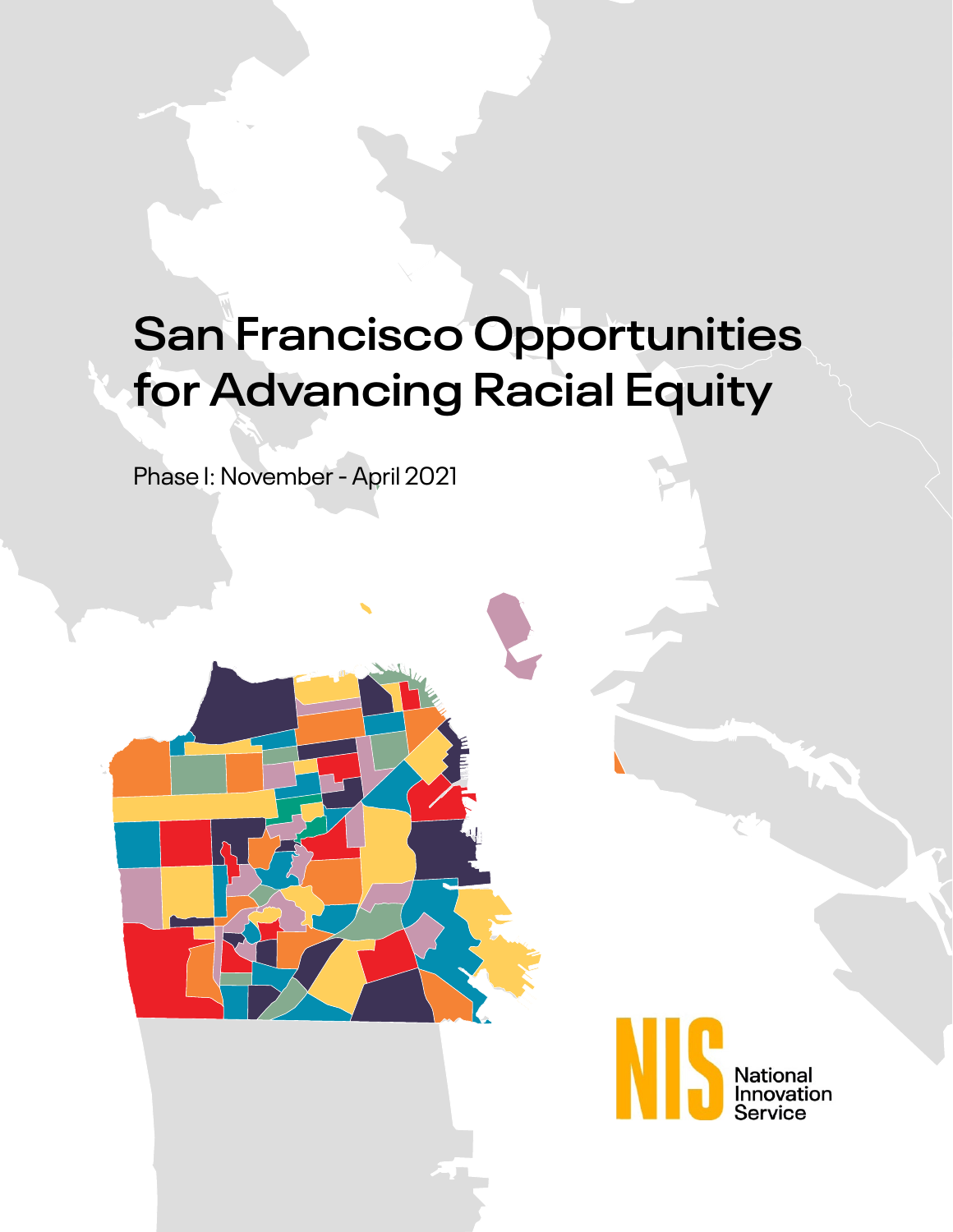The City and County of San Francisco Department of Homelessness & Supportive Housing (HSH) set out to identify a set of priorities and actions to build trust and momentum for advancing racial equity goals within the department. In this process, HSH worked with the NIS Center for Housing Justice to center the experiences and wisdom of organizational staff and community members with lived experience to build understanding on current barriers to advancing racial equity and identify the pathway forward towards accountability and actions to advance deliberate practices as foundational to HSH becoming a more equitable department.

The NIS Center for Housing Justice designs equitable public institutions in partnership with impacted communities to drive systems transformation. Learn more about the team [here](http://www.nis.us/meet-the-team).

This work was completed in partnership with:

[Tipping Point Community](https://tippingpoint.org/) [The City of San Francisco Department of Homelessness and Housing](https://hsh.sfgov.org/)

© 2021, National Innovation Service PBC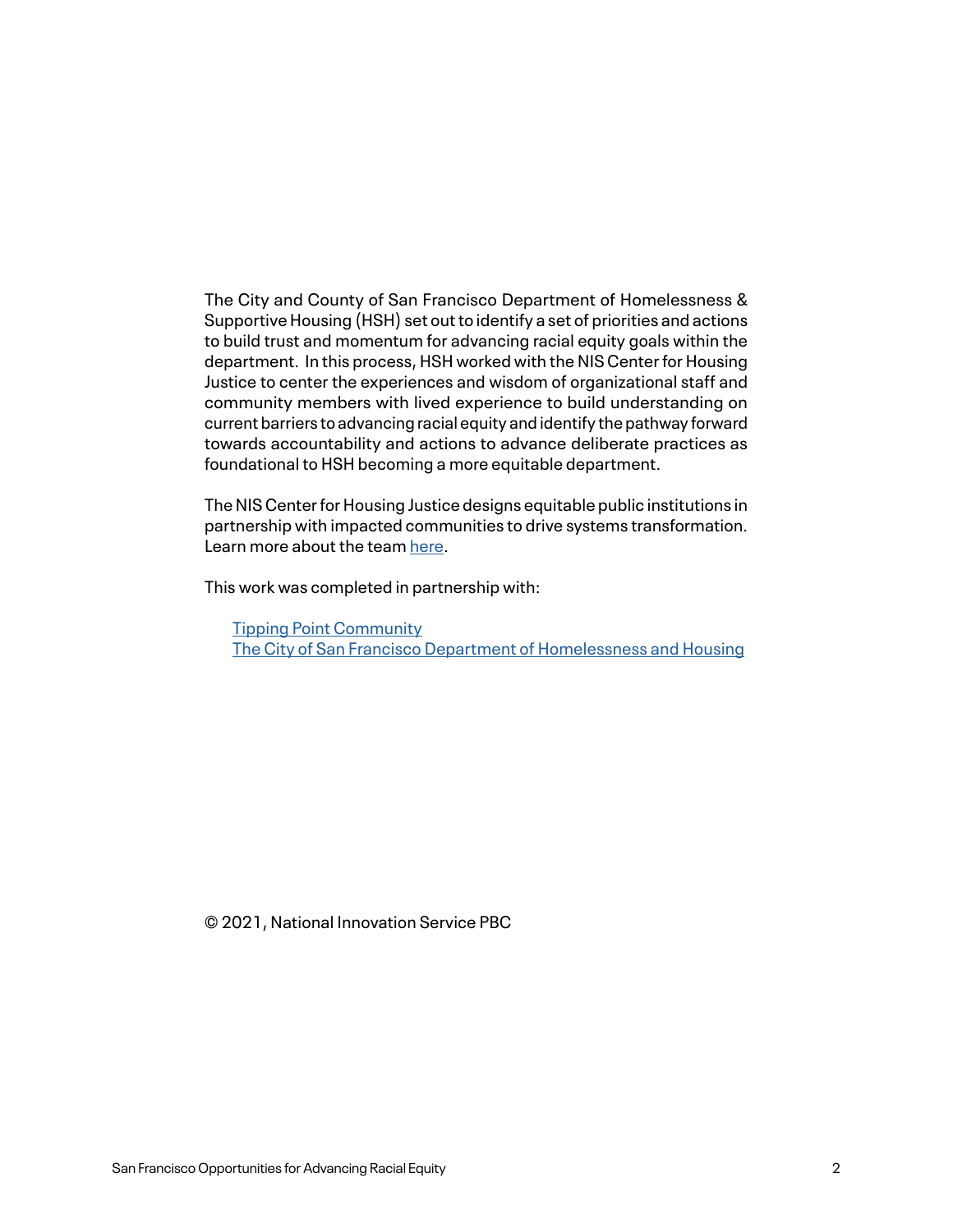## **Contents**

| Why Equity? Why Now?                                                      | 4                                     |
|---------------------------------------------------------------------------|---------------------------------------|
| <b>Background</b>                                                         | 5                                     |
| Scope of Work                                                             | $\overline{5}$                        |
| Approach                                                                  | 5                                     |
| Methods                                                                   | $\begin{array}{c} 6 \\ 7 \end{array}$ |
| <b>Materials Audit</b>                                                    |                                       |
| Supporting the Submission of Office of Racial Equity Phase I Action Plan  | $\overline{7}$                        |
| Applying the HSH Staff Racial Equity Survey                               | 8<br>8<br>8                           |
| In-Depth Interviews                                                       |                                       |
| <b>Focus Groups &amp; Listening Sessions</b><br>Co-Design Workshops       | 8                                     |
| Coaching                                                                  | 9                                     |
| <b>Activities</b>                                                         | 10                                    |
| <b>Findings</b>                                                           | 11                                    |
| 01. Reactive Organizational Culture and Priority Setting                  | 12                                    |
| 02. Missed Opportunities to Heal from Experiences of Harm                 | 13                                    |
| 03. Equity Efforts are Siloed                                             | 14                                    |
| 04. Lack of Accountability Structure to Advance Equity Goals              | 15                                    |
| <b>Actions</b>                                                            | 16                                    |
| 01. Shift Organizational Culture & Invest in Transformative Relationships | 17                                    |
| 02. Embed Equity Across the Organization                                  | 19                                    |
| 03. Implement an Equity Accountability Structure                          | 21                                    |
| <b>Closing and Gratitude</b>                                              | 23                                    |
| <b>References and Resources</b>                                           | 24                                    |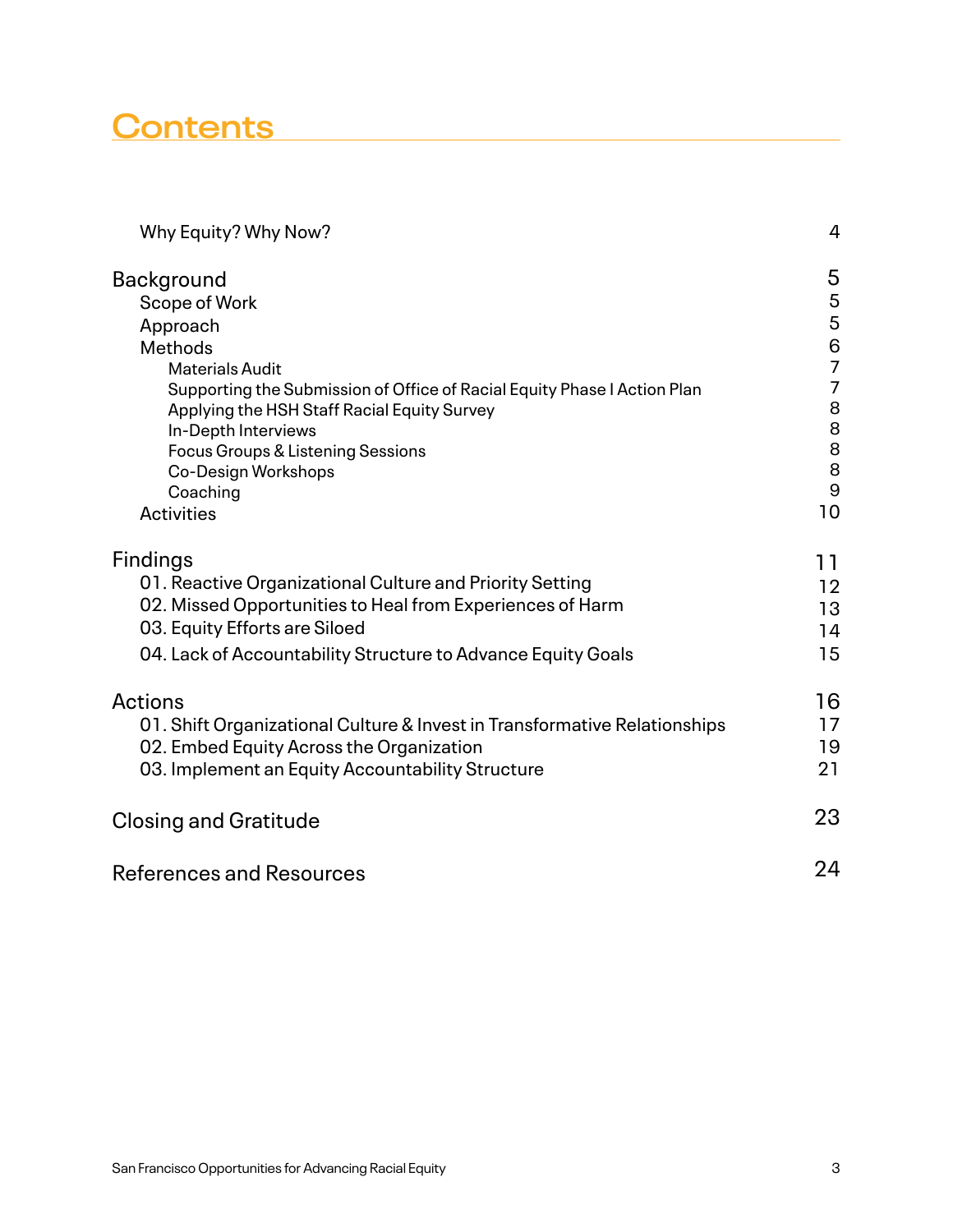## **Why Equity? Why Now?**

"I am not pessimistic or optimistic. I am determined."

- Stacey Abrams

We are collectively living through a historic time in the history of the United States, and indeed the world. Over the course of the last year alone, the world has plunged into the COVID-19 pandemic where lives of many people have unnecessarily been lost, and those lives are disproportionately Black, Brown and Indigenous. We have witnessed multiple Black men and women be killed at the hands of police, a coup attempt at the Nation's capitol, and mounting anti-Asian sentiment, violence and killing. It has been a year where racism and white supremacy have become prominent in mainstream discourse.

Yet Black and Brown leaders have ushered in nation-wide and longstanding protests against the systems that perpetuate this violence, fights for abolition of policing and systems whose very foundations are linked to the perpetuation of white supremacy.

And it is here, in these conditions, that we turn to take a closer look at the housing and homelessness systems we have erected- at both the roots of racist policy, systems and structures, and at what is possible to construct instead. Any system transformation in the sector requires us to design toward a future where Black and Brown people, who have been historically marginalized, are leading and thriving.

This is where we begin the story with San Francisco's Department of Homelessness and Supportive Housing (HSH), looking inward at the culture, process, and structure within the department. It is here that we begin at the small scale so that it can reverberate to the largest scale- outward to also transform the broader system in San Francisco. HSH has been through so much in its short lifespan, and the path forward may seem too daunting or intractable. It is not. It will not be easy; but we have witnessed the determination of HSH staff, and members of the broader community. Transformation is coming.

Sarah Hunter Managing Director Center for Housing Justice, NIS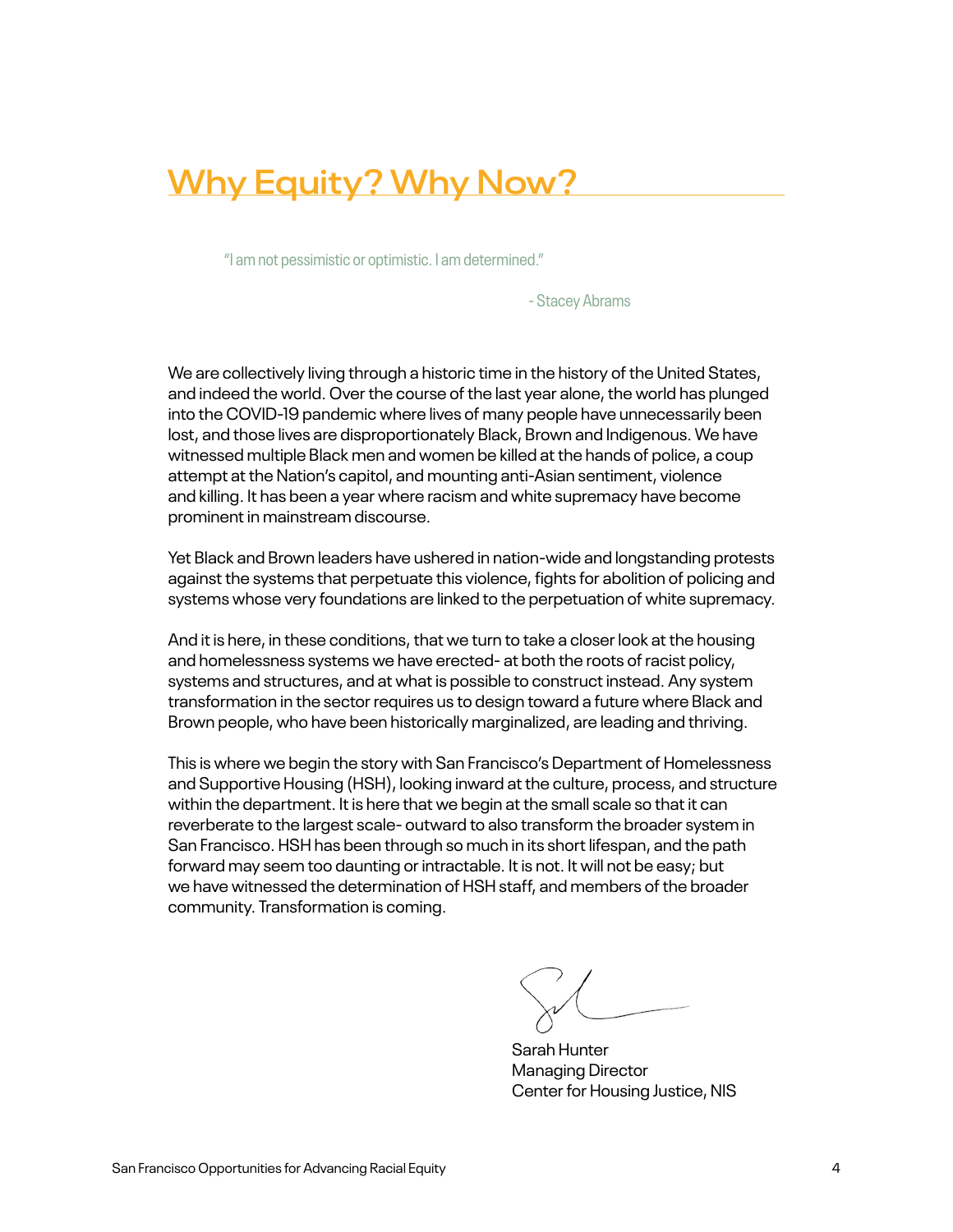## **Background**

## **Scope of Work**

As part of the San Francisco Department of Homelessness & Supportive Housing's (HSH) *[Five Year Strategic Framework Update and](https://hsh.sfgov.org/wp-content/uploads/2020/10/2020-Implementation-Plan-During-COVID-19_FINAL.pdf)  [2020 Implementation Plan During COVID-19](https://hsh.sfgov.org/wp-content/uploads/2020/10/2020-Implementation-Plan-During-COVID-19_FINAL.pdf)  [Crisis](https://hsh.sfgov.org/wp-content/uploads/2020/10/2020-Implementation-Plan-During-COVID-19_FINAL.pdf)*, 1 HSH elevated the importance of equity as a core part of the work to end homelessness. In October 2020, through a gift offered to HSH by Tipping Point, the National Innovation Service (NIS) Center for Housing Justice (CHJ) was contracted to accomplish three primary objectives to support advancing racial equity within the department:

- 1. support HSH's submission of the Phase I Action Plan on workforce equity to the San Francisco Office of Racial Equity;
- 2. create a set of priorities to help move HSH culture and actions forward immediately toward racial equity; and
- 3. create an accountability plan to sustainably advance equity.

## **Approach**

### **Vision toward housing justice**

As part of our approach, CHJ engaged with HSH staff and members of the community about their vision for housing justice in San Francisco. This offered a vision for housing justice that elevates the concepts of housing as a human right, ensuring everyone has what they need to thrive, partnership and actions in solidarity with people— instead of positional acts of charity and moving decision-making power to people who have experienced homelessness.

Understanding what it means to advance racial justice and antiracist practices requires an understanding of the origin of policies and practices that already exist in those spaces. Black, Indigenous and people of color (BIPOC) have historically experienced housing instability and homelessness at significantly greater rates than their white counterparts. This disproportionality is the result of systemic racism



### **Process Timeline**

1 [Department of Homelessness and Supportive Housing, 2020. "Five Year Strategic Framework: 2020 Implementation Plan](https://hsh.sfgov.org/wp-content/uploads/2020/10/2020-Implementation-Plan-During-COVID-19_FINAL.pdf )  [During COVID 19". Accessed March 31, 2021. https://hsh.sfgov.org/wp-content/uploads/2020/10/2020-Implementation-](https://hsh.sfgov.org/wp-content/uploads/2020/10/2020-Implementation-Plan-During-COVID-19_FINAL.pdf )Plan-During-COVID-19\_FINAL.pdf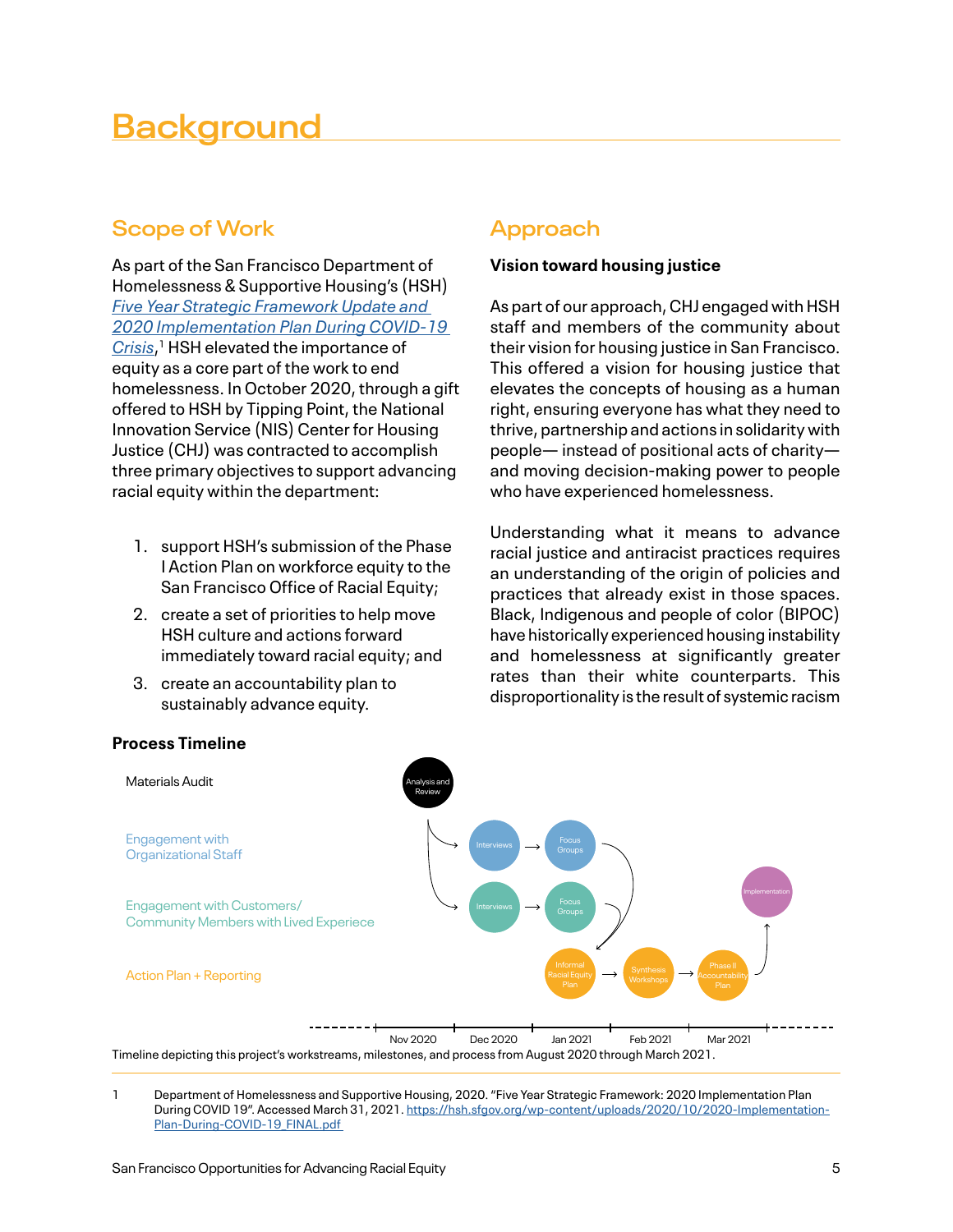and histories of policy rooted in white supremacy enacted to deprive BIPOC communities access to resources and wealth building mechanismsincluding home ownership. People experiencing homelessness, (in addition to the trauma suffered through the experience of homelessness) experience institutional and systemic racism from within the homeless response system, especially its services, which results in harmful and negative outcomes.

In A Brief Timeline of Race and Homelessness in America, $2$  NIS and partners describe the historical connections between race and homelessness in the United States; including a timeline that illuminates the origin of policies and practices that drive homeless response systems today. An antiracist system must be able to acknowledge and translate the historical and present day racist trauma into policy, practice, and action that both addresses previous harm and moves towards a new reality.

The NIS Center for Housing Justice team applied this approach by centering the experiences and insights of members of historically marginalized communities—particularly people who identify as Black, Indigenous or other people of color, including intersecting identities and experiences in our discovery process. This process sought to map elements including the functions, limits, and opportunities of the culture of HSH; formal and informal power structures; HSH communication, patterns of shared experiences asserted by staff; decision making and evidence of accountability.

## **Methods**

CHJ worked closely with HSH staff, HSH-funded providers and people with lived expertise to build a shared understanding of the organization's experiences, needs and priorities and to identify missed opportunities to advance the department's racial equity efforts.

There were five distinct parts to our process:

- 1. a materials audit of written policy and practices, DEI meeting notes, HSH equity staff survey and documents;
- 2. in-depth review and analysis of the drafted [ORE Racial Equity Action Plan;](https://hsh.sfgov.org/wp-content/uploads/2021/01/HSH-Racial-Equity-Plan_v1-01.29.21.pdf)<sup>3</sup>
- 3. in-depth interviews, focus groups, and listening sessions;
- 4. co-design strategies with HSH staff to address findings and
- 5. providing staff support and coaching.

The objectives of this process were the following:

- 1. Create space for organizational staff and leadership to have confidential conversations to feel fully selfexpressed and contribute concerns and needs.
- 2. Assess core organizational needs around equity by evaluating organizational policies, practices, strategic plans, data, and related documentation.
- 3. Understand the experiences of people who are served by the homeless response system in San Francisco, to highlight areas where inequities and bias may appear in current approaches to lived-experience engagements and housing services.
- 4. Identify opportunities for equitable decision making and an increased

<sup>2</sup> Olivet, Jeff, Amanda Andere, Marc Dones, Brittani Manzo, and Jessica Venegas, 2019. "A Brief Timeline of Race and Homelessness in America" Community Solutions. March 19, 2019. [https://community.solutions/wp-content/](https://community.solutions/wp-content/uploads/2020/06/A-Brief-Timeline-of-Race-and-Homelessness-in-America-March-2019.pdf) [uploads/2020/06/A-Brief-Timeline-of-Race-and-Homelessness-in-America-March-2019.pdf](https://community.solutions/wp-content/uploads/2020/06/A-Brief-Timeline-of-Race-and-Homelessness-in-America-March-2019.pdf)

<sup>3</sup> Department of Homelessness and Supportive Housing, 2021. "Racial Equity Action Plan: Phase I, January 2021". Accessed March 31, 2021. [https://hsh.sfgov.org/wp-content/uploads/2021/01/HSH-Racial-Equity-Plan\\_v1-01.29.21.pdf](https://hsh.sfgov.org/wp-content/uploads/2021/01/HSH-Racial-Equity-Plan_v1-01.29.21.pdf)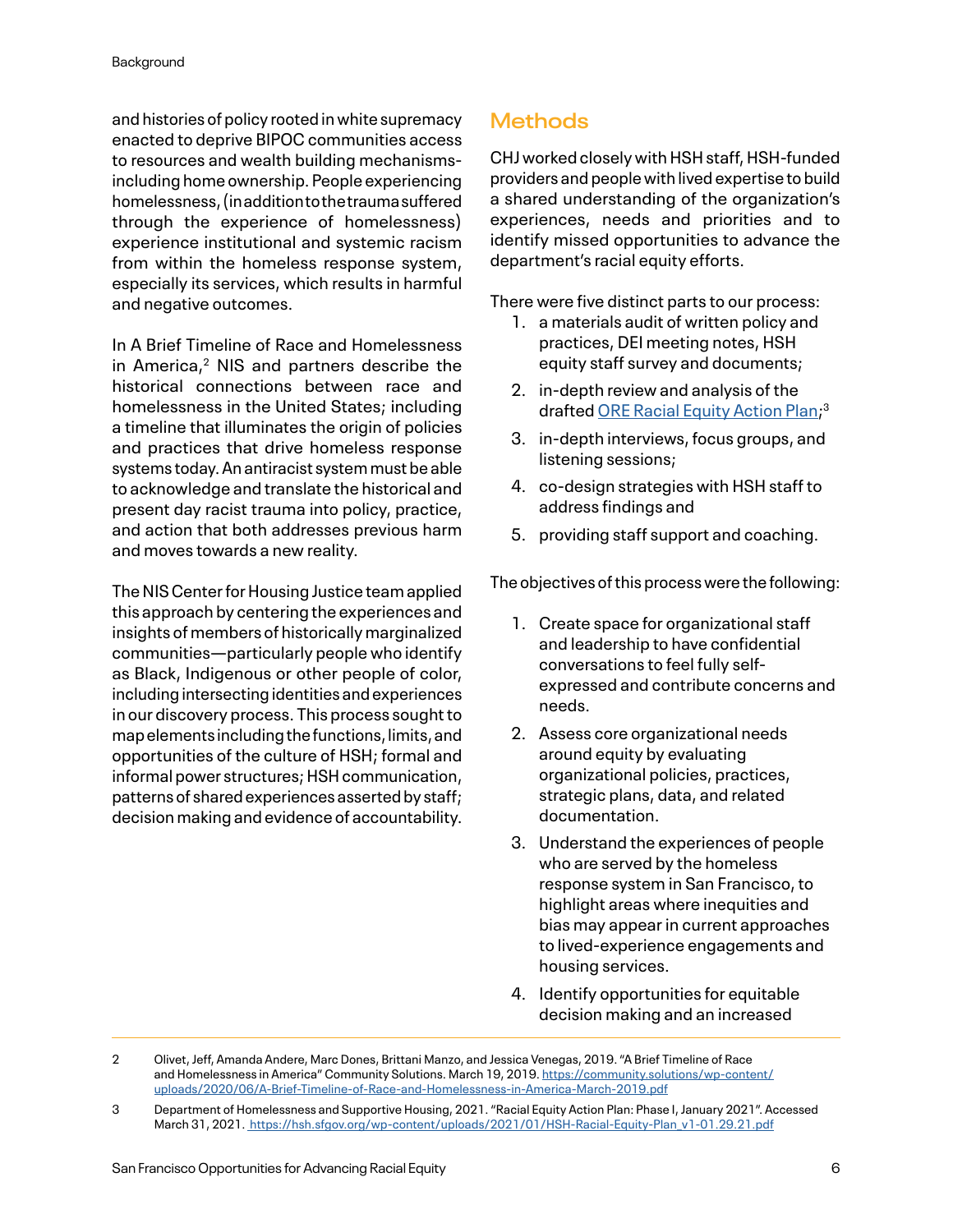culture of accountability around racial equity, diversity, and inclusion within HSH and amongst community partners and HSH staff.

5. Support HSH with scoping the new Chief Equity Officer role and provide interview tools and resources in support of creating systems and structures of accountability to reinforce accountability culture.

At the time of this report, HSH is also currently in the process of recruiting for a Chief Equity Officer (CEO) to be hired by mid-2021. CHJ provided support in the development of the position description and selection models, and will expect to provide onboarding support and coaching to equip the CEO to hold the accountability work of phase I and the launch of external work toward phase II.

### **Materials Audit**

CHJ identified, collected, and reviewed programmatic data; organizational-, departmental-, and office-level strategic plans, process documents, and other service delivery materials and tools to inform the process and the staff and leadership interviews. Additionally, CHJ assessed for evidence of racial equity tools and concepts used to inform decision-making processes, program design and evaluation and organizational practices. CHJ's organizational audit was used to help inform opportunities for interviews to dive deeper into content (i.e. human resource management) and where to target areas of support for subsequent leadership coaching. CHJ also reviewed materials in service of supporting the completion of the Phase I Action plan submission to the City and County of San Francisco's Office of Racial Equity (ORE).

### **Supporting the Submission of Office of Racial Equity Phase I Action Plan**

In partnership with HSH ORE Plan project leadership staff, CHJ reviewed the draft Action Plan and provided recommendations and feedback to staff on areas to strengthen the plan. Given the ORE Plan extension offered by the City to January 31, 2021, CHJ was able to provide additional support to the staff completing the phase I draft and supplemental materials. This provided a foundation for the subsequent work CHJ conducted in partnership with HSH by positioning the agency to lean into acknowledging past actions and areas for growth. The draft plan describes short-term actions to increase diversity, equity and inclusion within the department and is supplemented by the codeveloped CHJ and HSH deliverables that centers on creating a foundation for accountability and action. In addition to the development of this report, CHJ will support HSH project leads with co-facilitation guidance of "Deep Dive" staff feedback sessions scheduled for April 2021 to further enhance agency understanding and support ongoing work towards racial equity beyond the initial ORE plan submission.

### **Applying the HSH Staff Racial Equity Survey**

In the fall of 2020, prior to the engagement with CHJ, HSH and Focus Strategies conducted a survey focused on staff perceptions of racial equity issues in the workplace. The survey was designed to inform HSH's Phase I Action plan submission to ORE. While a little over half of the organization participated in the survey, there was participation across levels of decision making and across teams within the department. While 52% of HSH staff identify as Asian, Black, Filipino, Latinx, Native Hawaiian, Pacific Islander or multi-racial, 56% of participants in the survey represented these categories. A large percentage of respondents chose 'preferred not to answer' as a response to race (22%), ethnicity (19%), gender (13%), and sexual identity (14%).

CHJ focused on the findings that may indicate structural reinforcers of inequity. The large percentage of respondents who 'preferred not to answer' demographic questions raised a flag about safety and trust that is consistent with other findings CHJ observed during our engagement. The survey findings also reflected differences between BIPOC, white staff, and those who preferred not to respond, especially in the handling of racial equity issues by senior management.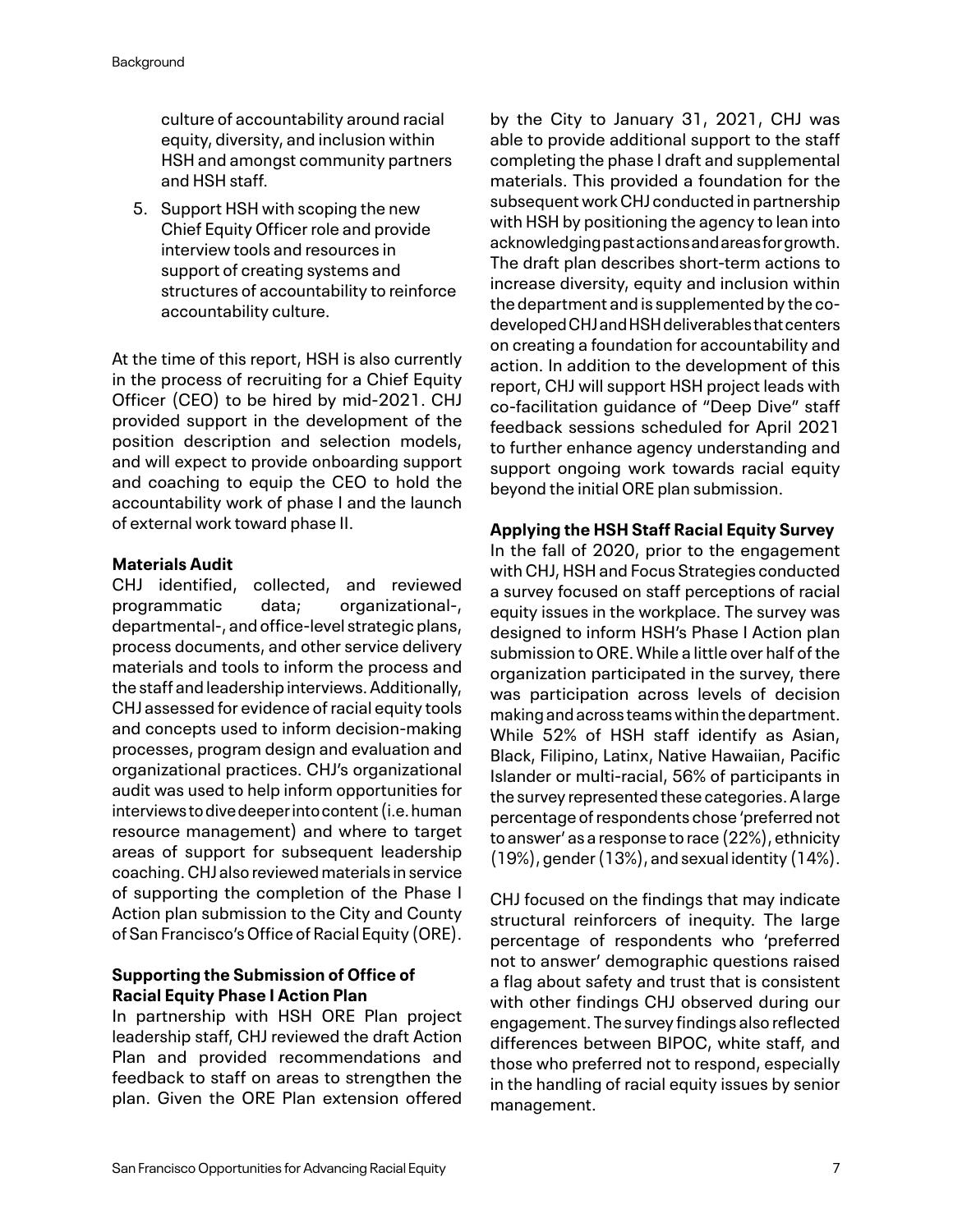Among staff respondents who provided comments on HSH's work on racial equity (roughly half of the sample), there was a common theme of disconnection between departmental communications and actual policies and actions. Another widespread view expressed in the comments was that promotion and retention practices were racially inequitable and inconsistent in application. These survey results informed our approach to interviews, focus groups, and coaching.

#### **In-Depth Interviews**

CHJ conducted 14 in-depth interviews with HSH staff from November 2020 through January 2021. The purpose of the interviews was to collect qualitative data from participants who have direct involvement or positional power related to DEI efforts within HSH to date. Staff who were invited to participate in interviews and focus groups were selected based on the following criteria:

- 1. Current involvement with DEI efforts (e.g. DEI Committee member, racial equity leads)
- 2. Former involvement with DEI efforts (e.g. former DEI committee member)
- 3. Holding a position in Executive Leadership
- 4. Other staff, as recommended by participants due to DEI commitment or lived experience.

### **Focus Groups & Listening Sessions**

As part of the engagement, CHJ connected with people with lived experience of the homeless response system in San Francisco (SF). Specifically, CHJ met with two separate groups of Black, Asian American, Pacific Islander and Latinx/e individuals who have experienced homelessness as part of a family and three focus groups with Black and Latinx/e young people who have experienced the system as youth. These sessions were facilitated by CHJ and focused on listening to responses from the participants on how they would describe a homeless response system rooted in equity and justice, experiences navigating the system resources, and name any experiences of bias due to identity and feelings on accountability.

To broaden the sample size, CHJ also conducted several listening sessions with different cohorts of staff and stakeholder groups across the organization to gain a more varied perspective and provide opportunities for other staff to propose solutions in response to the audit findings. CHJ attended several external and internal standing community meetings to conduct listening sessions on equity issues with its participants. Meetings attended included the HSH Quarterly Provider Leadership meeting, HSH Funded Providers of Color meeting and HSH Supportive Housing Program Directors. The purpose of each listening session centered on elevating equity issues and informing priorities.

### **Co-Design Workshops**

On March 3rd and March 5th, the CHJ team facilitated two workshop sessions to review emerging themes based on the discovery findings and to co-design a set of priorities and action steps to advance racial equity efforts. We recognize this work is evolving and may be influenced by the incoming Chief Equity Officer. We hold the value of advancing the equity work, while also remaining flexible for continuous learning and evolution of how to advance the equity goals.

#### **Coaching**

### *Office of Racial Equity Phase I Action Plan Support*

Before engaging with CHJ, HSH organized itself functionally to be able to deliver their phase I action plan to ORE. CHJ began its engagement by drawing from and expanding on regular meetings of key staff who had volunteered for or been named as the team responsible for driving toward that action plan; intentionally valuing the individual and collective dedication and effort being put forth by that group. This process included collaboration with the HSH racial equity leads that included program staff, Deputy Director, HR Manager and HSH Interim Director. The focus of our review included refining the existing plan input, navigating internal stakeholder groups, co-designing and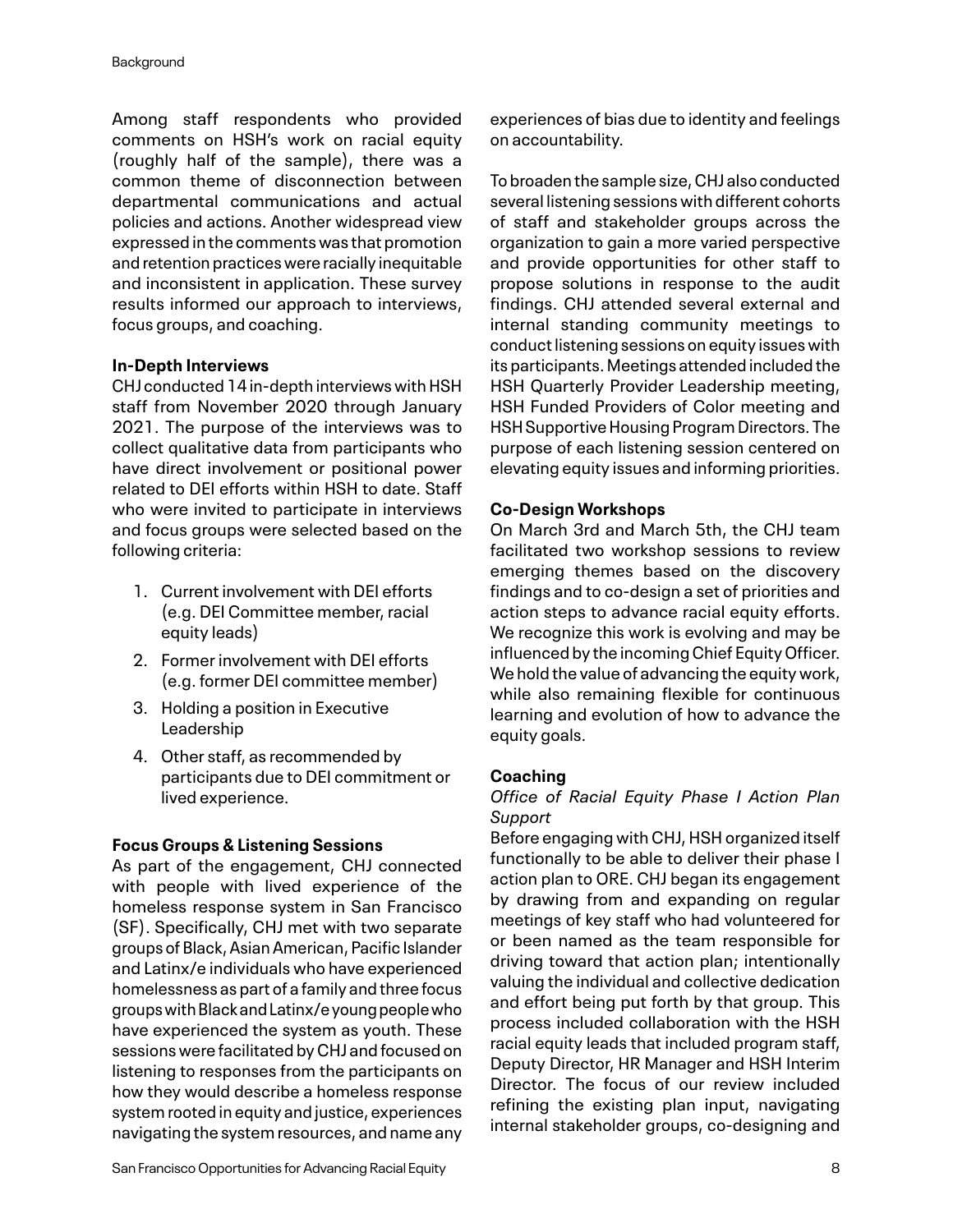input strategy, identifying internal structures of accountability and points of influence to sustain change.

#### *HSH Equity Leadership & Staff*

Over the course of the engagement, the CHJ team has coordinated routinely with HSH staff and leadership in order to support its continued ability to shepherd the advancement of racial equity work. The CHJ team has facilitated weekly video calls with a representative team of Executive Leadership, HR, Diversity Equity & Inclusion (DEI) Committee members and other HSH program staff who have been involved in HSH equity efforts. This group provided technical guidance and expertise throughout the project engagement, helped to shape and participate in co-design sessions to digest the findings and envision the next steps to advancing equity. This group also demonstrated a practice of living in authentic relationship to each other as this work evolved and offered space to each other for support and processing the emotional impact of experiencing the impact of white supremacy and racism.

The CHJ team also began engaging the Executive Team, as members of HSH staff with clear and direct positional power to move forward both action plan items included in the ORE report, and to assess readiness for and begin socializing big cultural shifts that would likely be necessary to be able to move toward racial equity and accountability as lived values for the organization. The CHJ team also supported the HSH leadership through the hiring process for the Chief Equity Officer position during these calls.

## **Limitations**

Given the size of the organization and timeline of priorities, CHJ was not able to actively engage all levels of staff. This approach limited our engagement with middle management and frontline staff who were not explicitly part of the DEI Committee, Phase I Action Plan team, or project advising team. Recognizing there are many voices, CHJ is intentionally co-designing pathways for ongoing input for continuous improvement and engagement from staff across the organization. CHJ is confident that the voices of HSH staff were heard through the completed activities; there was targeted representation across the organization even though the team was not able to speak to every current employee at HSH.

In addition, as the scope of work was focused on the HSH Phase I Action plan submission to ORE and addressing internal HSH culture, policies and practice, CHJ prioritized the early phase engaging internally. CHJ focused its effort on HSH organizational dynamics, policies, and procedures about human resources and structures within HSH. The impact of this limited opportunities to engage with funded external providers to one-off group meetings where racial equity was part of the agenda. This scope of work did not include a more expansive conversation with external HSH stakeholders. In the next phase of work with Tipping Point, CHJ will focus explicitly on external homeless response system and HSH partner engagement that includes external stakeholders, focusing on Black, Indigenous and Transgender and gender non-conforming (TGNC), staff of funded agencies, and other community stakeholders. It will also work to actively engage more varied levels of HSH staff.

As HSH transitions to setting up an implementation structure and process for advancing racial justice, CHJ recommends that HSH builds on what was learned through this process to identify areas of intersection and exploration with staff, contracted providers, current clients, and other stakeholders engaged in the San Francisco homeless response system.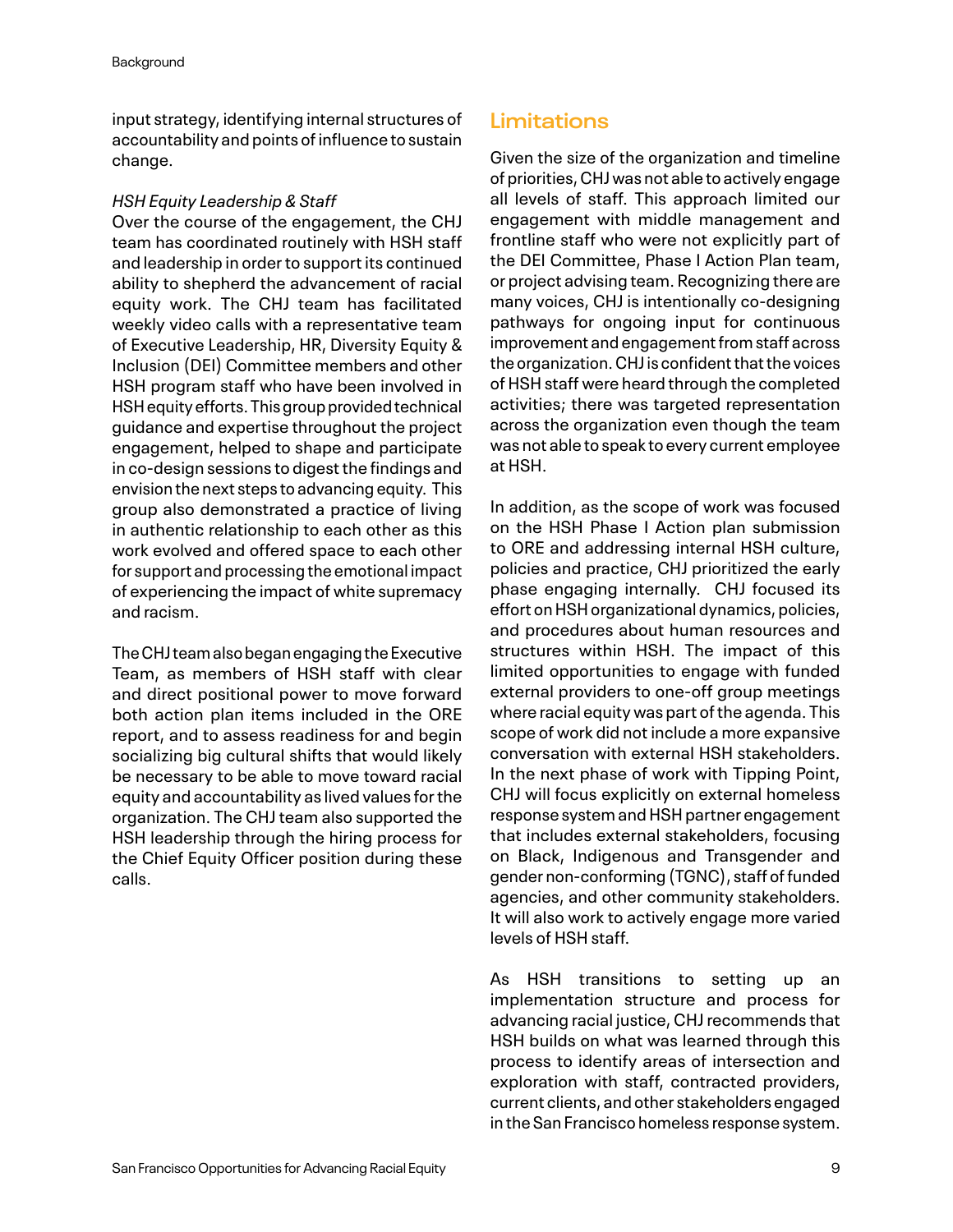## **Activities**

| Data Type                                                  | <b>Activities</b>                                                                                                                                                                                                                                                                                                                                                                                                                                                                                                                                                                                                                                                                                                                                                                                                                     |
|------------------------------------------------------------|---------------------------------------------------------------------------------------------------------------------------------------------------------------------------------------------------------------------------------------------------------------------------------------------------------------------------------------------------------------------------------------------------------------------------------------------------------------------------------------------------------------------------------------------------------------------------------------------------------------------------------------------------------------------------------------------------------------------------------------------------------------------------------------------------------------------------------------|
| <b>HSH Quantitative</b><br>Data                            | <b>Collaborative data review:</b><br>HSH-Focus Strategies survey results<br>$\bullet$                                                                                                                                                                                                                                                                                                                                                                                                                                                                                                                                                                                                                                                                                                                                                 |
| <b>HSH Qualitative Data</b>                                | Policy audit and analysis + collaborative data review:<br>Qualitative surveys<br>٠<br>Organizational structures/staffing data<br>$\bullet$<br>Racial equity strategies and tools:<br>٠<br>Programs and processes focused on equity<br>Current and pending policies and guidance focused on<br>equity                                                                                                                                                                                                                                                                                                                                                                                                                                                                                                                                  |
| <b>CHJ-CHJ</b><br>Participatory<br><b>Qualitative Data</b> | Participatory research:<br>Presentations, feedback sessions, and planning meetings:<br>CHJ + HSH Racial Equity Project Advisory Weekly<br>Meetings<br><b>Providers of Color Meeting</b><br>$\bullet$<br>Quarterly Provider Leadership Meeting<br>$\bullet$<br><b>Executive Team Meetings</b><br>$\bullet$<br>Diversity, Equity & Inclusion (DEI) Committee Meeting<br>$\bullet$<br>All Staff Huddle Meeting<br>$\bullet$<br>Coaching Calls w/ HSH Director & HR Manager<br>Focus Groups w/ People w/ Lived Expertise<br>Family Focus Group - English Speaking - Jan<br>Family Focus Group - Spanish Speaking - Jan<br>Youth Focus Groups - English Speaking - Dec, Jan, Feb<br>14 One on One Staff Interviews<br>$\bullet$<br>DEI Committee Members (current and former)<br><b>Executive Team</b><br>Management<br><b>Other Staff</b> |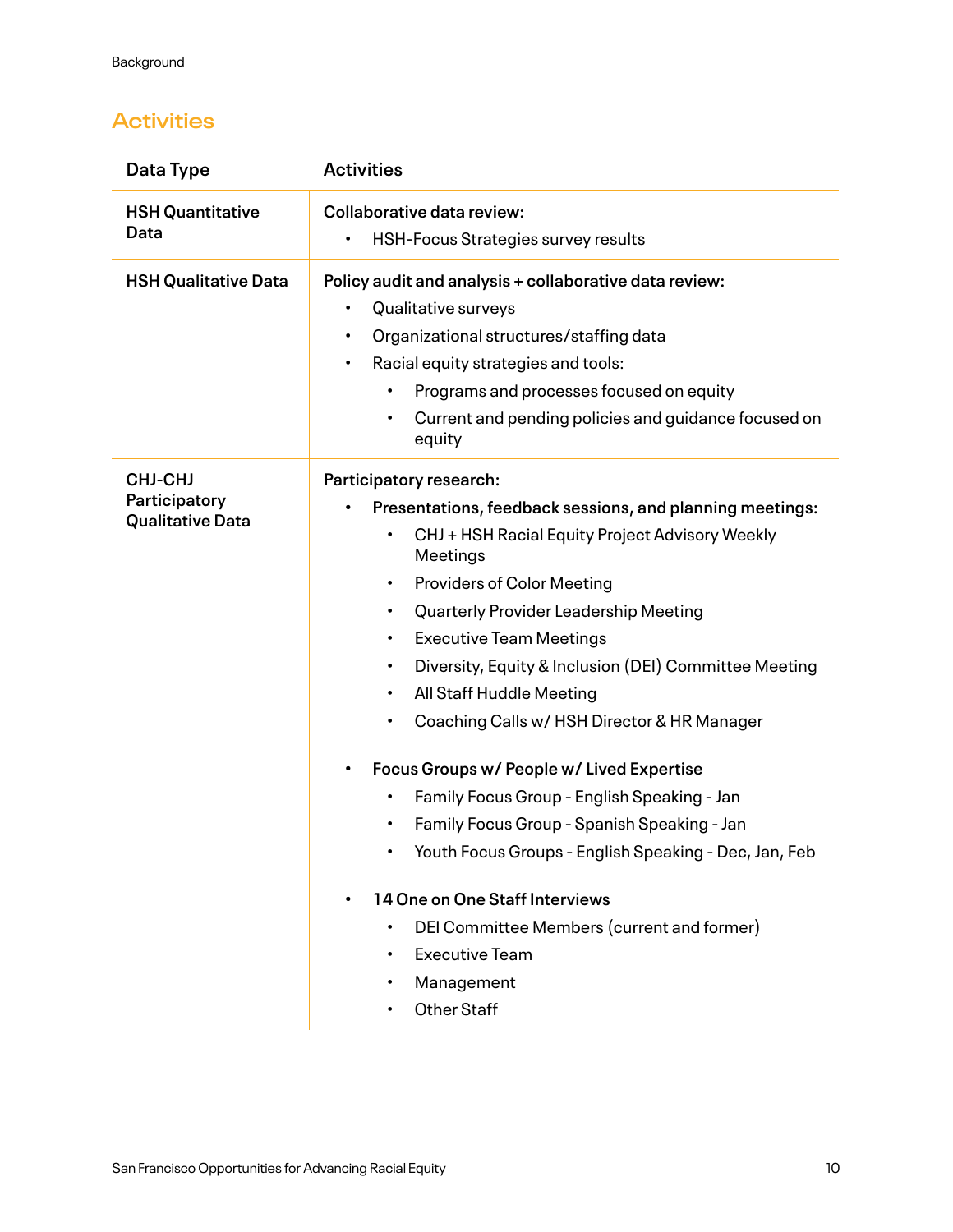In order to heal from any wound, it is important to acknowledge what has been harmed and what needs to be healed, learn what will be required to heal, and take action. The findings provided in this report are an acknowledgement of the wounds of how white dominant culture<sup>4</sup> has caused harm and shown up within HSH and the struggles that have been experienced by its staff, funded providers, and people accessing the system while experiencing homelessness. Along with the anger and grief expressed, there is a consistent drumbeat of hope. The community that comprises HSH is strongwilled with a desire to heal and has the capacity to dedicate to transforming itself into an agency that embodies the equity-driven values it aspires to hold.

HSH has demonstrated a tangible intention to be different: through the mobilization around the ORE action plan, advocating for new resources dedicated to equity (the Chief Equity Officer position specifically) and partnering with CHJ to drive this work. The examples elevated within the findings below are specific to the experiences of the people that make up HSH, however are not unique to the way that white dominant culture shows up in most organizations, governments and systems in the U.S. $^5$  We see these findings as the opportunity for HSH to understand together what it will take to heal and transform. These findings are the first step.

Content Awareness: We want to preface that the findings in this section explicitly name examples of structural racism and white supremacy culture.

Staff interviewed across levels discussed the harmful impact of reactive leadership

<sup>4</sup> Okun, Tema and Kenneth Jones, 1999. "White Dominant Culture & Something Different: A Worksheet. <https://www.cacgrants.org/assets/ce/Documents/2019/WhiteDominantCulture.pdf>

<sup>5</sup> Gray, Aysa, 2019. "The Bias of 'Professionalism' Standards" Stanford Social Innovation Review. June 4, 2019. [https://ssir.org/articles/entry/the\\_bias\\_of\\_professionalism\\_standards](https://ssir.org/articles/entry/the_bias_of_professionalism_standards)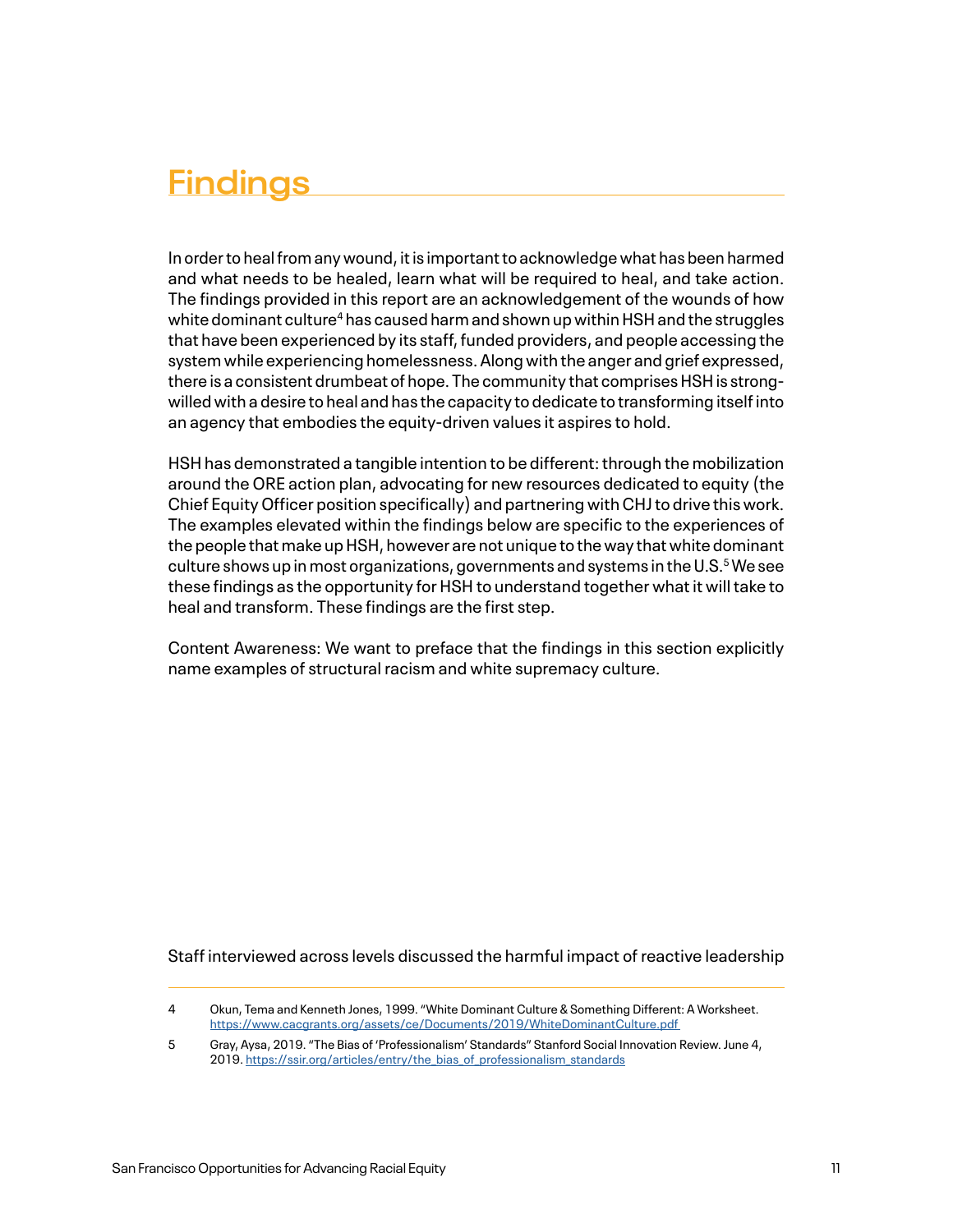## **Reactive Organizational Culture & Priority Setting**

Priorities are driven by politics. What's in the media, what the mayor deems important.

- HSH Staff

and priority-setting within the organization, regardless of issue, but expressed most concern related to its approach toward addressing racial equity. Both leadership

and program staff asserted the concerns and fatigue caused by the current environment, stemming from external political pressures and the impact of the COVID-19 pandemic on staff capacity. Staff asserted that priorities set within the department are often dismissed or amended based on external political drivers and that imbalanced accountability driver falls short and furthers harm through instability within the department. This impacts the way staff participate and connect to staff meetings, and the ability for staff to interact with external stakeholders. This balancing act of potentially risking future funding, or HSH losing control of the implementation of funding controlled by the political landscape in San Francisco creates a foundation where HSH has to navigate constantly shifting political currents. This instability can distract from racial equity efforts, at other times undermining them. It is in this context that HSH leadership has struggled to drive any racial equity strategy forward.

In order to meet the demands of external pressures, HSH leadership has set the tone and message to staff to "keep pushing through the wall" and to "work harder." This cultural tone dismisses experiences of real-time emotional burden of the pandemic, capacity issues, and structural racial biases, and in turn disproportionately impacts HSH's direct line

staff, who are predominantly staff of color. Together, the reactive culture and reactive priority-setting impacts the emotional and physical wellbeing of the staff and roots itself in perpetuating [white dominant cultural norms](https://www.cacgrants.org/assets/ce/Documents/2019/WhiteDominantCulture.pdf). 6 The connection of this environment and expectation to a historical burden on people of color, especially Black people, who have historically and systemically been requested or often required to take on emotionally and physically taxing work by white manager is important to elevate as part of this context to understand how cultural norms create barriers to equitable organizational culture.

#### Reactivity in service of political demands

prohibits opportunities for authentic communitybuilding and equitable decision-making and strategy that is rooted in the wisdom of people with direct experience of the ways inequity surfaces and resurfaces within an organization. This also harms

If all we do is react, we are going to fail. We will not be able to lead effectively. We can't distinguish for ourselves what is important and what is a priority.

- HSH Staff

the community because it inhibits the ability to model and hold transformative relationships with both people experiencing homelessness and the people within the organizations that HSH funds. In turn, it manifests in loss of trust and a hesitancy to believe in HSH's commitment to racial equity.

Throughout the discovery process, HSH staff

<sup>6</sup> Okun, Tema and Kenneth Jones, 1999. "White Dominant Culture & Something Different: A Worksheet." [https://www.cacgrants.](https://www.cacgrants.org/assets/ce/Documents/2019/WhiteDominantCulture.pdf) [org/assets/ce/Documents/2019/WhiteDominantCulture.pdf](https://www.cacgrants.org/assets/ce/Documents/2019/WhiteDominantCulture.pdf)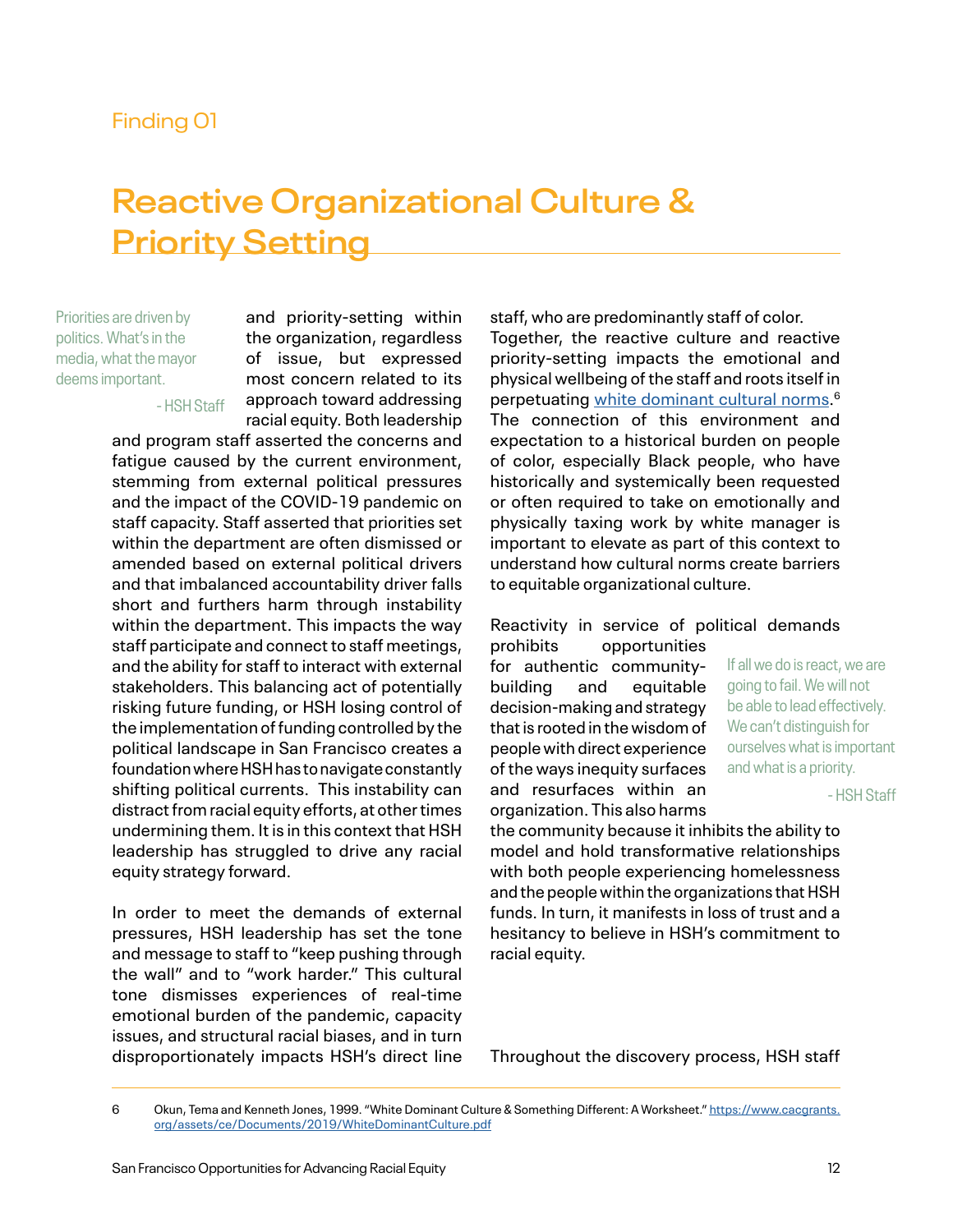## **Missed Opportunities to Heal from Experiences of Harm**

When you have trauma from before and lack of trust, the trauma is still there, even when the people change.

- HSH Staff

shared common themes of experiencing harm without opportunities for authentic healing and repair. Two of the most consistent examples shared were 1) the harm felt by staff that was rooted from the

initial formation process of the department, and 2) on-going staff relationships and engagement around former and existing Diversity, Equity and Inclusion efforts. In addition, there was a theme elevated of lack of structure to provide safe and honest feedback that included grievances to HSH.

HSH's origin story is rooted in paternalism there was no consultation or transparency in decision-making that impacted the many employees who came to HSH from other city departments at its creation. The experiences of staff who were impacted by that process have expressed that the department's formation and how new positions were classified during the formation created structural barriers that have disproportionately impacted Black HSH staff and reduced equitable opportunities to advance careers within the department. While some of these issues have been addressed, over time they have compounded to reflect a lack of trustworthiness of commitment to racial equity goals.

Power hoarding by staff in leadership positions was also expressed repeatedly by staff. Ideas from less senior staff have felt dismissed. Staff of color expressed the dismissal of ideas, priorities and concerns elevated by the DEI Committee to senior leadership. Specifically, staff elevated concerns related to structural issues that impact

BIPOC staff and discussed multiple examples of occasions where the DEI Committee planned cultural programming that was dismissed and disrespected in order to center the comfort of white staff.

In addition, both staff and people with lived experience of the system shared experiences of a lack of opportunity or pathway to air grievances without fear of retaliation as a program participant or employee. While there are limitations to examples driven by individual cases, what emerged was a theme of a perception of fear of retaliation which impacts people feeling heard, valued and able to share experiences directly. Over time this contributes to an un-inclusive and even hostile work environment for some staff and indicates an unwillingness to meaningfully advance diversity, equity and inclusion work within the agency.

Within HSH there is a strong desire to have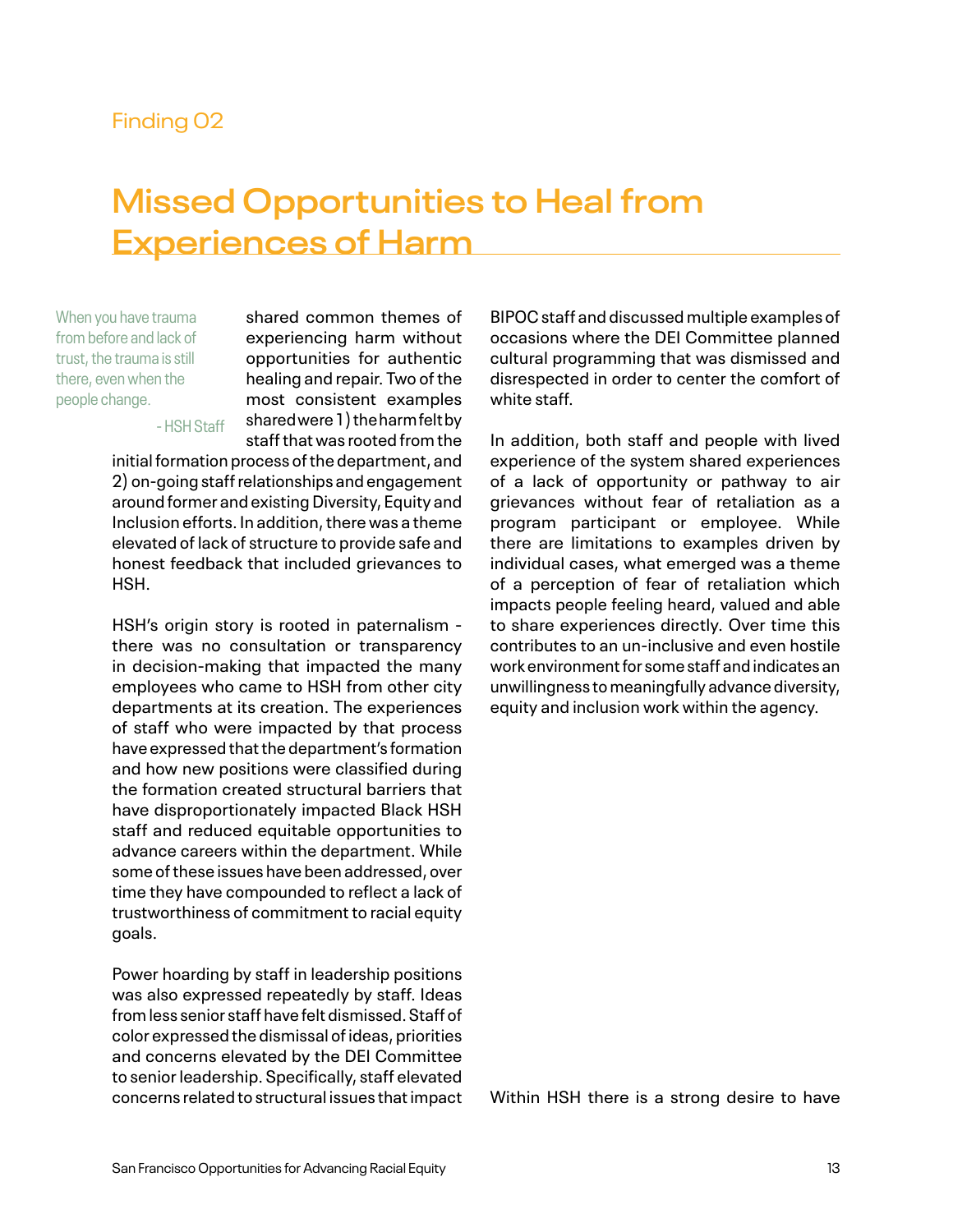## **Equity Efforts are Siloed**

No. It's hard. People don't realize equity costs something. Putting aside power and privilege. In order for people to be empowered there needs to be a sharing of power.

- HSH Staff

everyone's work," but there is a lack of clarity on how this can be operationalized throughout the d e p a r t m e n t ' s

"equity as part of

structure. Bold statements proclaimed about equity from leadership have been received as performative rather than authentic. There are structural barriers that contribute to this. As examples, HSH created the DEI Committee, but the committee does not hold positional power to create sustained impact within the organization's decision-making structure; and staff who participate in the DEI Committee or who participated in the creation of the ORE phase I action plan are not offered additional compensation, or even time/percentage allotments in their FTE for the work and necessary emotional labor associated with these efforts. HSH has also completed equityrelated assessments in the past and have not yet applied operational changes in response to those findings(e.g. SPARC report; HSH Staff Equity Survey).7,8

Staff who have been part of the DEI Committee and/or leadership team who are responsible for advancing equity-related goals expressed that the work to advance equity is often viewed as an "additional task" for everyone instead of approaching equity as a way to orient structure, organizational culture, and day-to-day practice. This has shown up systematically through the lack of resources dedicated for equity efforts to date. For example, staff who have been part of driving the DEI work to date have had to squeeze this work into their roles without additional resources and institutionalized support (e.g. schedule during lunch breaks, extra work). While the decision and approval to hire a Chief Equity Officer is a good first step, there is more work to be done than one position can hold.

Separating equity the day-to-day work also up and it's exhausting. can enact a very specific Carrying the weight of job-performance toll that everybody. I am not your disadvantages staff who are spokesperson. trying to advance equity efforts within the organization. Often,

from Only a few of us speak

- HSH Staff

staff championing racial equity efforts are also not relieved from their full-time organizational role and responsibilities. This strains capacity and can indirectly impact performance in a full time role that does not reflect equity-related work, which over the long term—can impact performance and even employment status.

<sup>7</sup> Okun, Tema and Kenneth Jones, 1999. "White Dominant Culture & Something Different: A Worksheet." [https://www.cacgrants.](https://www.cacgrants.org/assets/ce/Documents/2019/WhiteDominantCulture.pdf) [org/assets/ce/Documents/2019/WhiteDominantCulture.pdf](https://www.cacgrants.org/assets/ce/Documents/2019/WhiteDominantCulture.pdf)

<sup>8</sup> Vu, 2019. "Are you Guilty of Equity Offset." Nonprofit AF. November 17, 2019. [http://nonprofitaf.com/2019/11/are-you](http://nonprofitaf.com/2019/11/are-you-guilty-of-equity-offset/)[guilty-of-equity-offset/](http://nonprofitaf.com/2019/11/are-you-guilty-of-equity-offset/)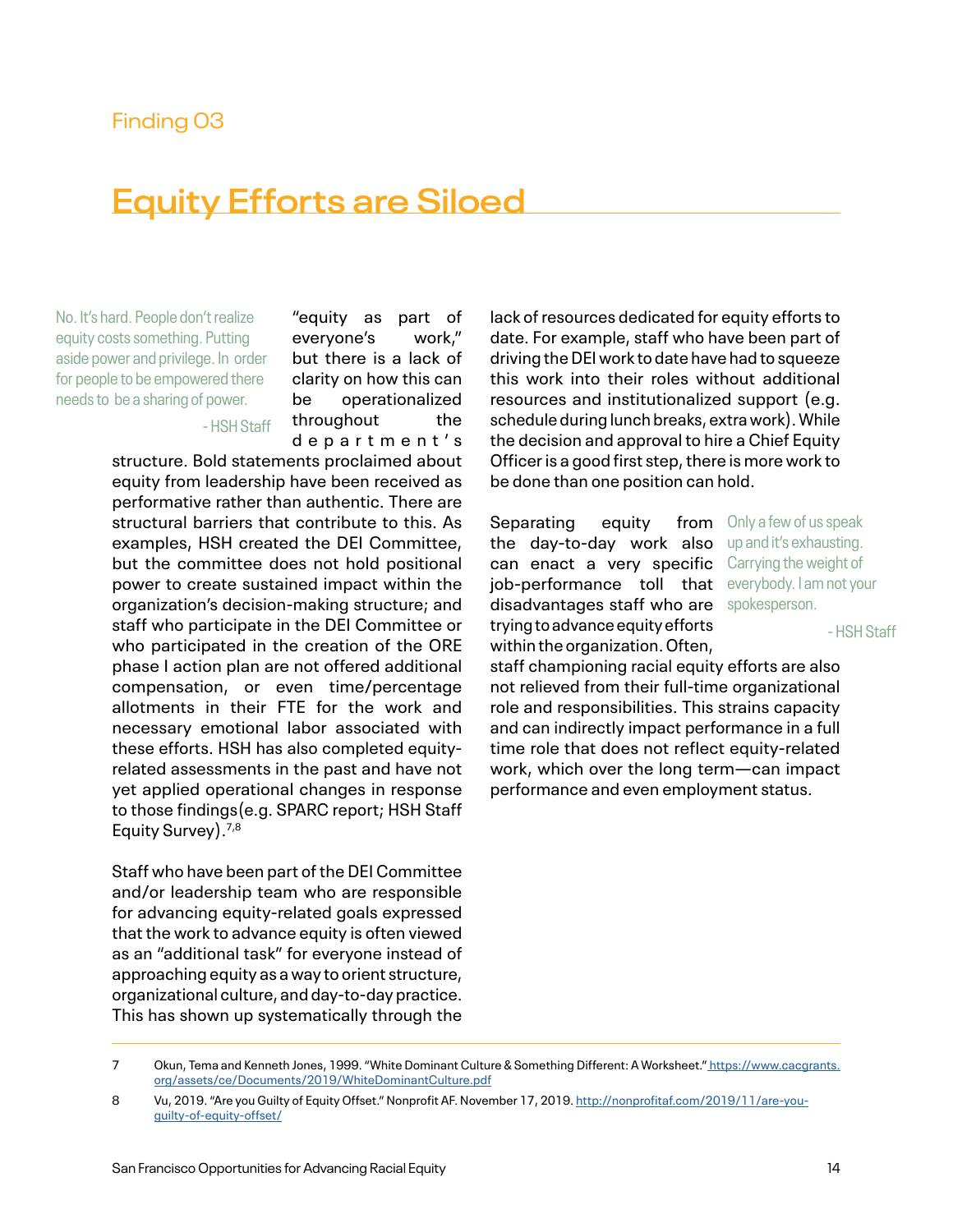## **Lack of Accountability Structure to Advance Equity Goals**

HSH has expressed consistent intention and desire to create and sustain an equitable culture and practice within the department, however the efforts to date have not led to measurable or felt impact. CHJ has observed a lack of structure and resources (e.g. time) needed to authentically support the kind of accountability that is required to advance HSH's stated racial equity goals. There is a lack of clarity on decisionmaking processes that support racial equity, how to provide antiracist leadership, and who is ultimately accountable within the organization for advancing racial equity.

As elevated earlier in these findings, there has been a historical lack of investment to authentically advance equity within HSH. The resource named most often as a barrier throughout the discovery process was the lack of dedicated time to work on equity goals.

White privilege is a systemic reality primarily grounded in inequitable systems and stereotypes.<sup>9</sup> White privilege gives white staff, particularly leadership, the option to lean in or lean out, or avoid discomfort when confronting racial dynamics. At HSH, this was apparent as white leadership expressed discomfort and concern of "getting it wrong." In turn, reluctance to make mistakes has created lack of transparency, and resulted in a need for a structure that can hold transparent accountability on issues related to equity. This has also influenced the lack of action and a perception of apathy of leadership to advance equity efforts.

Additionally, there is limited structure and few opportunities for people experiencing

homelessness and navigating the HSH funded system to have impact or input into the system. Equity efforts, including engaging people with lived experience of HSH-funded services, is primarily driven by specific staff-interest or funder requirements rather than being institutionally embedded. When CHJ conducted focus groups with people with lived experience, many people we spoke with stated that this was the first time they had been asked to engage or provide input based on their experiences.

There is a direct impact on the ability to achieve racial equity when efforts lack an explicit structure for transparent accountability. Without it, attempts to advance equity fall flat and perpetuate the structural racism and harm to BIPOC individuals. CHJ heard expressed anger and confusion among external partners, and views among staff that this current effort is one last chance or a "final straw." Ultimately, without a structure for accountability, HSH risks lasting reputational damage as a trusted organization to end homelessness for people of color in San Francisco.

<sup>9</sup> Thomas, P.L. 2017. "Understanding Racism as Systemic and About Power". Radical Eyes for Equity. March 31, 2017. [https://](https://radicalscholarship.wordpress.com/2017/03/31/understanding-racism-as-systemic-and-about-power) [radicalscholarship.wordpress.com/2017/03/31/understanding-racism-as-systemic-and-about-power/](https://radicalscholarship.wordpress.com/2017/03/31/understanding-racism-as-systemic-and-about-power)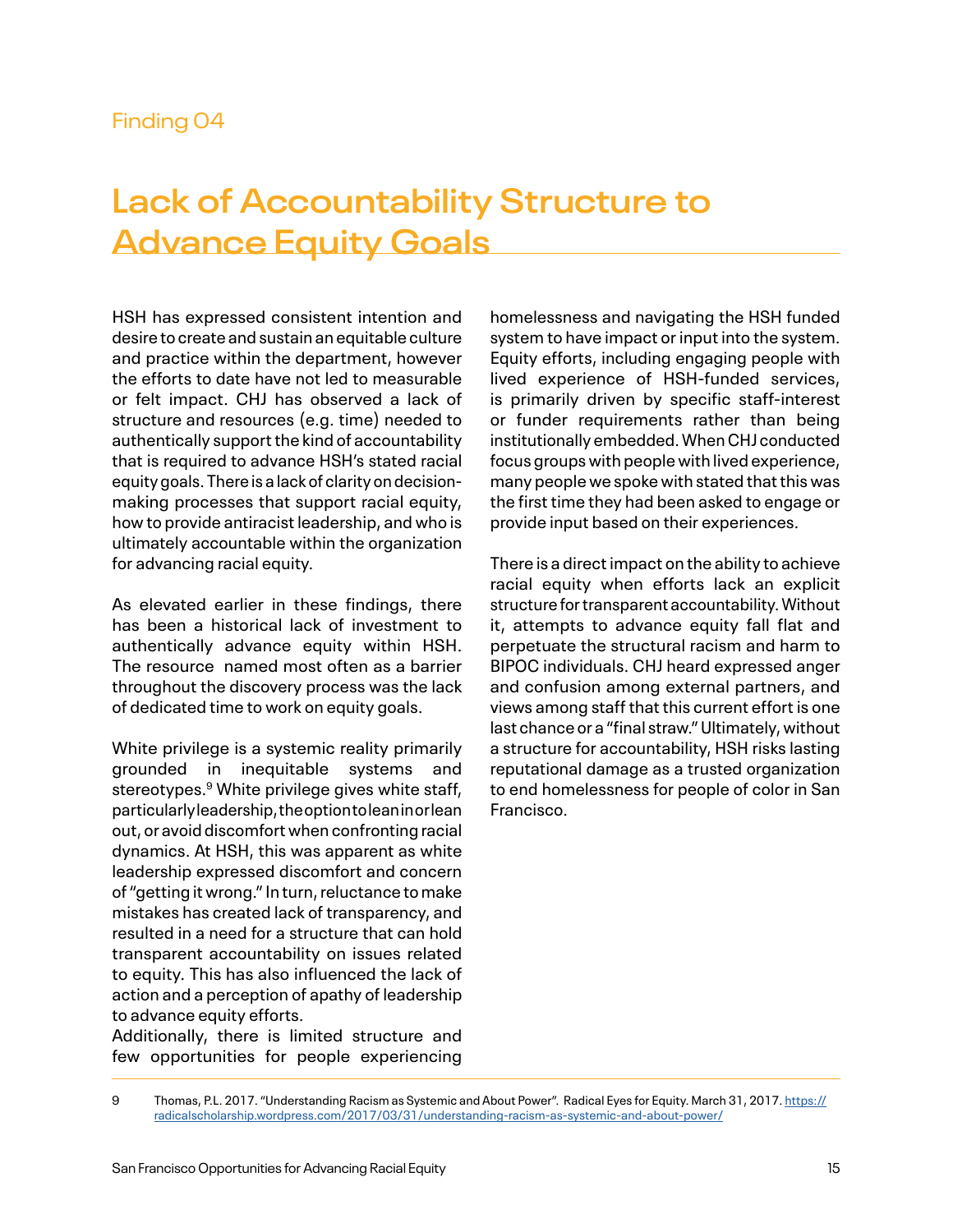## **Actions**

The following section outlines the actions CHJ and HSH staff have identified to advance the racial equity goals of the organization. As part of the method to identifying recommendations, CHJ rooted the proposed actions that pivots HSH towards equity. We have included resources for each action to provide additional context and ideas for HSH to operationalize. In addition, the actions suggested here can be considered and integrated into an external-facing, broader system transformation effort across the San Francisco homeless response system.

The actions include aspirational values for the agency that have been named throughout the discovery process by HSH staff, providers and people with lived experience.

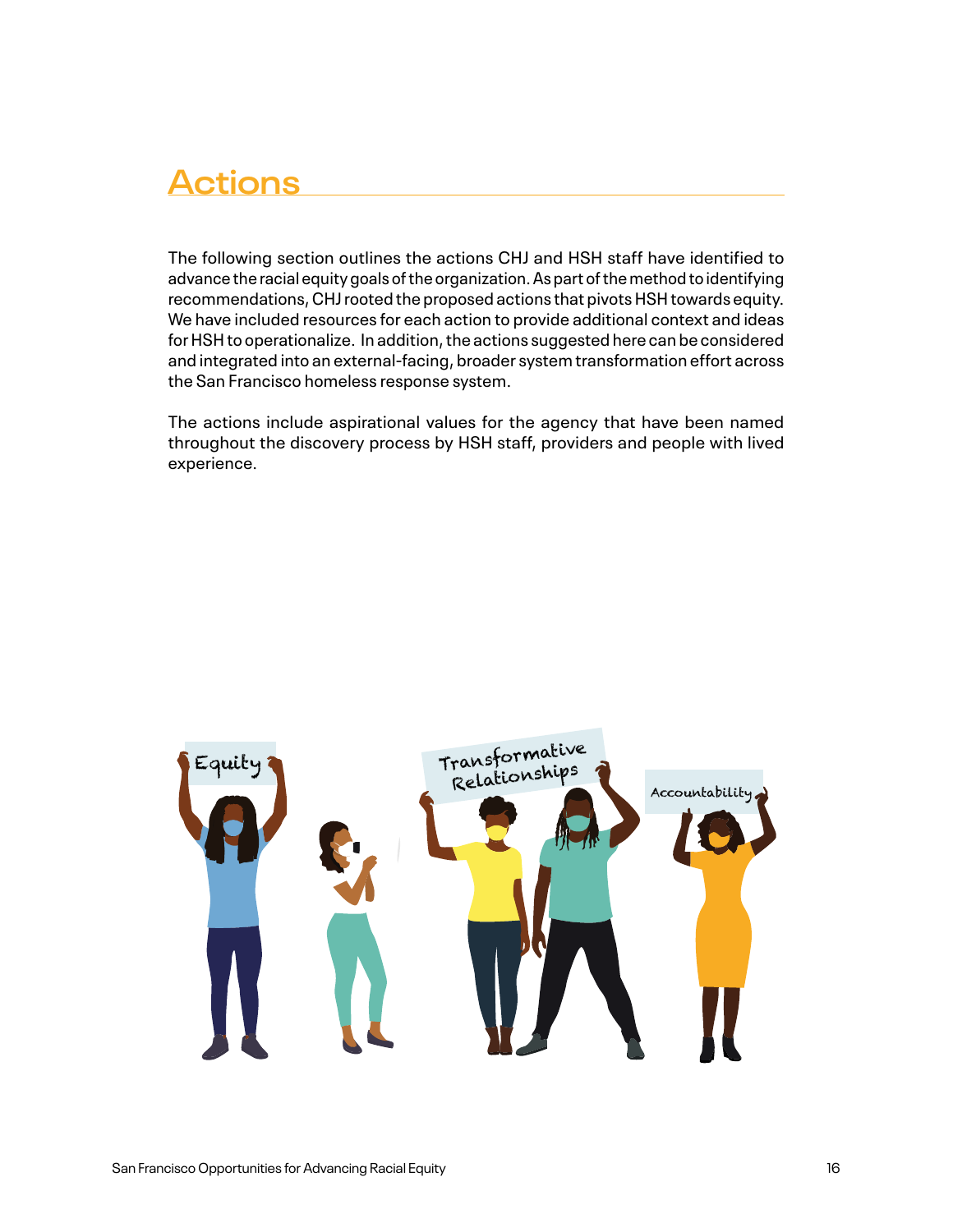## Action 01

## **Shift Organizational Culture & Invest in Transformative Relationships**

## **Aspirational Values**



## **10 11 Recommendations**

- **01. Establish shared language across the department and a commitment to building ongoing knowledge, skills, and confidence to talk about racism and white supremacy and strategies to operationalize racial justice for every staff member at HSH and key stakeholders. This may include:**
	- Establishing and supporting opportunities for brave spaces<sup>12,13</sup> to talk directly about racism and white supremacy. This can include modeling talking regularly when white dominant culture norms are practice and welcoming pivots as part meetings. In addition, consider caucus strategies based on racial identity (e.g. AAPI, Black, Latinx and other groups);
	- Building shared understanding and language of the historical and current-day impacts of white supremacy culture, systemic racism, anti-blackness, in community and in the workplace, as well as in the solutions designed to respond to people at risk of and/or experiencing homelessness;
	- Building shared community norms on how staff will engage in conversations about race,

<sup>10</sup> Carruthers, Charlene, 2019. "The Three Commitments". The Crisis Magazine. December 9, 2019. [https://www.](https://www.thecrisismagazine.com/single-post/2019/12/09/the-three-committments) [thecrisismagazine.com/single-post/2019/12/09/the-three-committments](https://www.thecrisismagazine.com/single-post/2019/12/09/the-three-committments)

<sup>11</sup> Okun, Tema and Kenneth Jones, 1999. "White Dominant Culture & Something Different: A Worksheet." [https://www.cacgrants.](https://www.cacgrants.org/assets/ce/Documents/2019/WhiteDominantCulture.pdf) [org/assets/ce/Documents/2019/WhiteDominantCulture.pdf](https://www.cacgrants.org/assets/ce/Documents/2019/WhiteDominantCulture.pdf)

<sup>12</sup> Breakaway, 2017. "Do We Need Safe or Brave Spaces?". BreakAway. December 1, 2017. [https://alternativebreaks.org/safe](https://alternativebreaks.org/safe-or-brave-spaces/)[or-brave-spaces/](https://alternativebreaks.org/safe-or-brave-spaces/)

<sup>13</sup> Zheng, Lily, 2016. "Why your brave space sucks." The Stanford Daily. May 15, 2016. [https://www.stanforddaily.](https://www.stanforddaily.com/2016/05/15/why-your-brave-space-sucks/) [com/2016/05/15/why-your-brave-space-sucks/](https://www.stanforddaily.com/2016/05/15/why-your-brave-space-sucks/)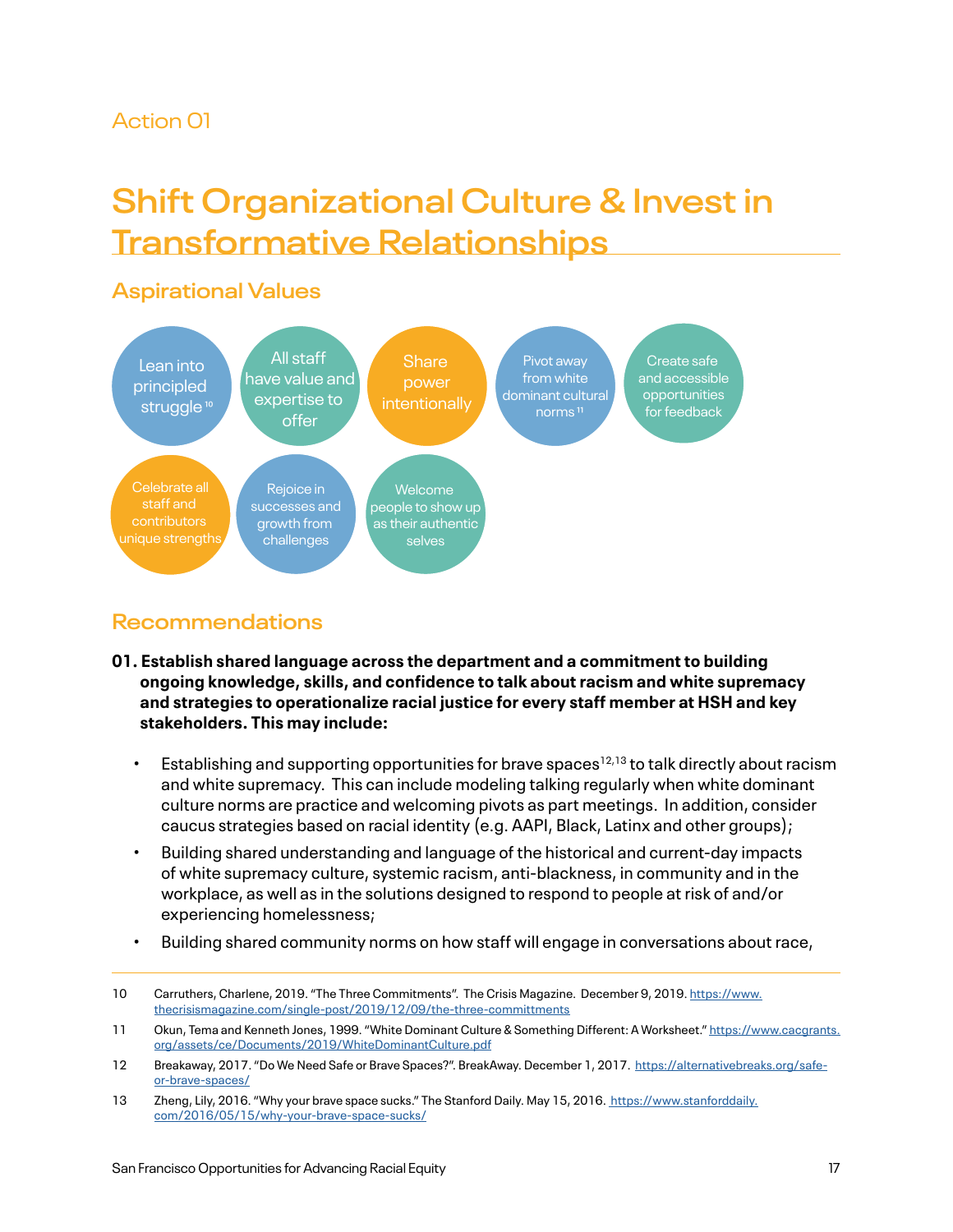identity and other experiences and practice applying them in all meetings including practices of calling in colleagues when racial microaggressions<sup>14</sup> and/or other explicit racist behavior and actions occur;

- Centering learning around firsthand knowledge of what is happening on the ground through engaging with people with lived experience (e.g. Family Advisory Council & Youth Policy & Advisory Committee) and HSH direct service staff, including what works and what does not; while creating opportunities for this voice to be elevated across and outside of the division; and,
- Practicing addressing white fragility and creating spaces for white accountability for white staff (white staff in particular should practice leaning into discomfort).

### **02. Invest in resources, activities and policies to increase a sense of belonging and inclusion across HSH departments and staff members, particularly for front line staff. These investments should include:**

- Co-designing and centering the experiences of frontline staff in all-staff huddle meetings, all staff newsletter communications and other broad-staff reaching meetings;
- Promoting and encouraging community and cultural rituals and practices; making staff time accessible for department-wide events (e.g. a policy to cancel conflicting meetings);
- Prioritizing wellness—pivot from the "grind culture" that is disproportionately harming BIPOC staff by creating both structural (policy) and tactical (modeled) drivers that promote the ability for staff to rest and restore;
- Communicating often, in a consistent and inclusive way, using written and verbal methods
- Cultivating formal and informal leadership opportunities;
- Creating opportunities for cross-departmental culture building; and,
- Holding celebrations that do not require personal monetary contributions from staff and be consistent with how celebrations are offered across the department (e.g. avoid special treatment for certain roles, positions or individuals).

#### **03. Create practices to address harm and relationship healing practices. These may include:**

- Practicing co-creating community agreements for meetings with staff;
- Practicing checking in with team members regularly in a way that allows people to bring in their whole selves and build authentic relationships with one another;
- Rebuilding broken trust through authentic apology, accountability and action; and,
- Creating caucus strategies<sup>15</sup> based on racial identity for BIPOC staff to have the ability to process without white colleagues present and for white colleagues to create separate accountability spaces.

<sup>14</sup> Limbong, Andrew, 2020. " Microaggressions are a big deal: How to talk them out and when to walk away". National Public Radio. June 9, 2020. [https://www.npr.org/2020/06/08/872371063/microaggressions-are-a-big-deal-how-to-talk-them](https://www.npr.org/2020/06/08/872371063/microaggressions-are-a-big-deal-how-to-talk-them-out-and-wh)[out-and-when-to-walk-away](https://www.npr.org/2020/06/08/872371063/microaggressions-are-a-big-deal-how-to-talk-them-out-and-wh)

<sup>15</sup> Blackwell, Kelsey, 2018. "Why People of Color Need Spaces Without White People." The Arrow: A Journey of Wakeful Society Culture & Politics. August 9, 2018. <https://arrow-journal.org/why-people-of-color-need-spaces-without-white-people/>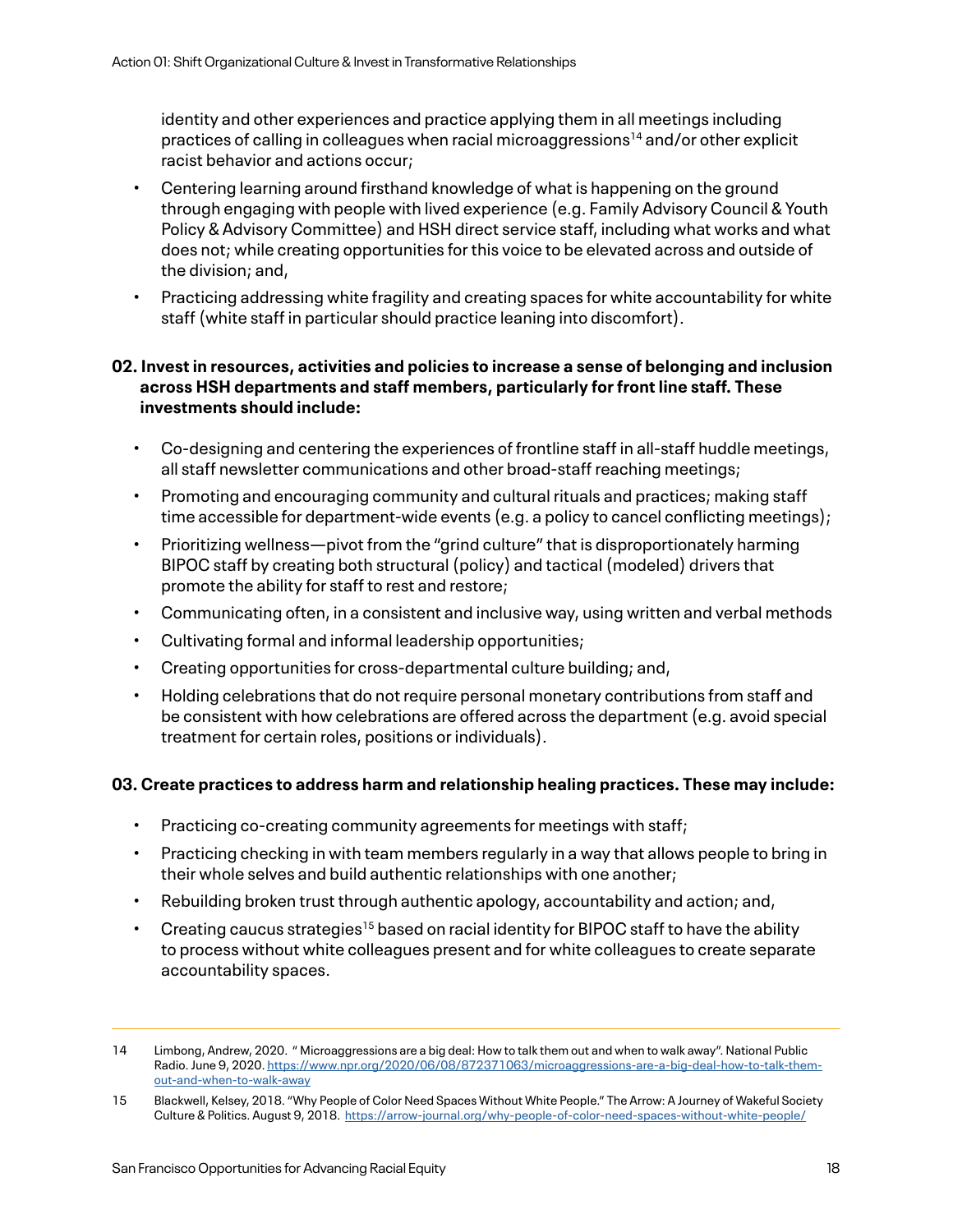## Action 02

## **Embed Equity Across the Organization**

## **Aspirational Values**



## **Recommendations**

#### **01. Make racial equity everyone's responsibility. This may include:**

• Ensuring that each job description/role has racial equity-related accountability and goals that integrate racial equity actions and aligned strategy into team project/action plans and role related performance review processes;

Equity doesn't mean equal. This means training, conversation, being transparent all the time and slowing down

- HSH Staff

- Power shifting, i.e., sharing inclusive leadership practices<sup>16</sup> around how racial equity is part of everyone's roles by centering the lived experiences of BIPOC staff, but not leaving it to these individuals to do or champion racial equity work; and,
- Provide ongoing professional development and training for all staff related to implicit bias, cultural humility and other equity and anti-racist practices. Ensure that trainings are accessible to all staff including online access for both new and existing staff.

### **02. Implement an [equity based decision-making framework](https://www.nis.us/equity-based-decision-making-framework) in all departments and functions of the organization to guide decision-making as leaders. This may include:**

- Identifying the practices that department/teams will adopt to transparently address power dynamics in their relationships and decision-making processes, and,
- Creating a structure that can hold the accountability to racial equity goals.

### **03. Create internal mechanisms that promote, center and compensate the expertise of BIPOC Communities & individuals with lived experience. Including:**

- Engaging BIPOC community leaders as equity advisors to inform HSH priorities.
- Addressing intersectionality by understanding what is happening in communities related

<sup>16</sup> Proinspire. "Crises as a Catalyst: A Call for Race Equity & Inclusive Leadership". Accessed March 31, 2021. [https://www.](https://www.proinspire.org/wp-content/uploads/2020/06/Crises-as-a-Catalyst-2.pdf) [proinspire.org/wp-content/uploads/2020/06/Crises-as-a-Catalyst-2.pdf](https://www.proinspire.org/wp-content/uploads/2020/06/Crises-as-a-Catalyst-2.pdf)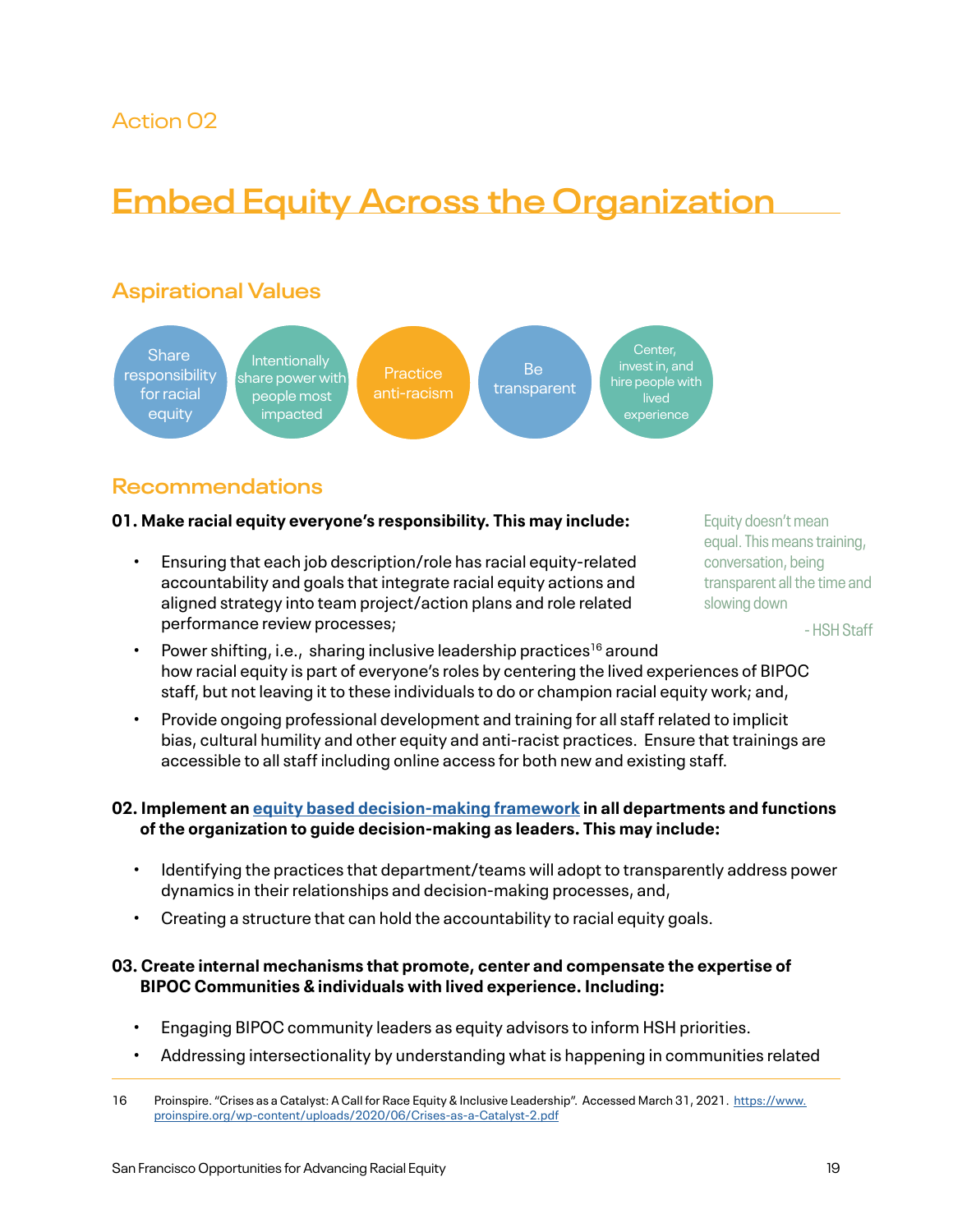to the racial, ethinic and cultural makeup of the service areas, and individuals experiencing homelessness;

- Engaging individuals with lived experience at the start of program and policy design and ensuring they are in leadership and decision-making positions throughout the process; and,
- Identify dedicated resources that include dedicated staff roles and compensation for participants to adequately support ongoing practice of collaborating with people with lived experience

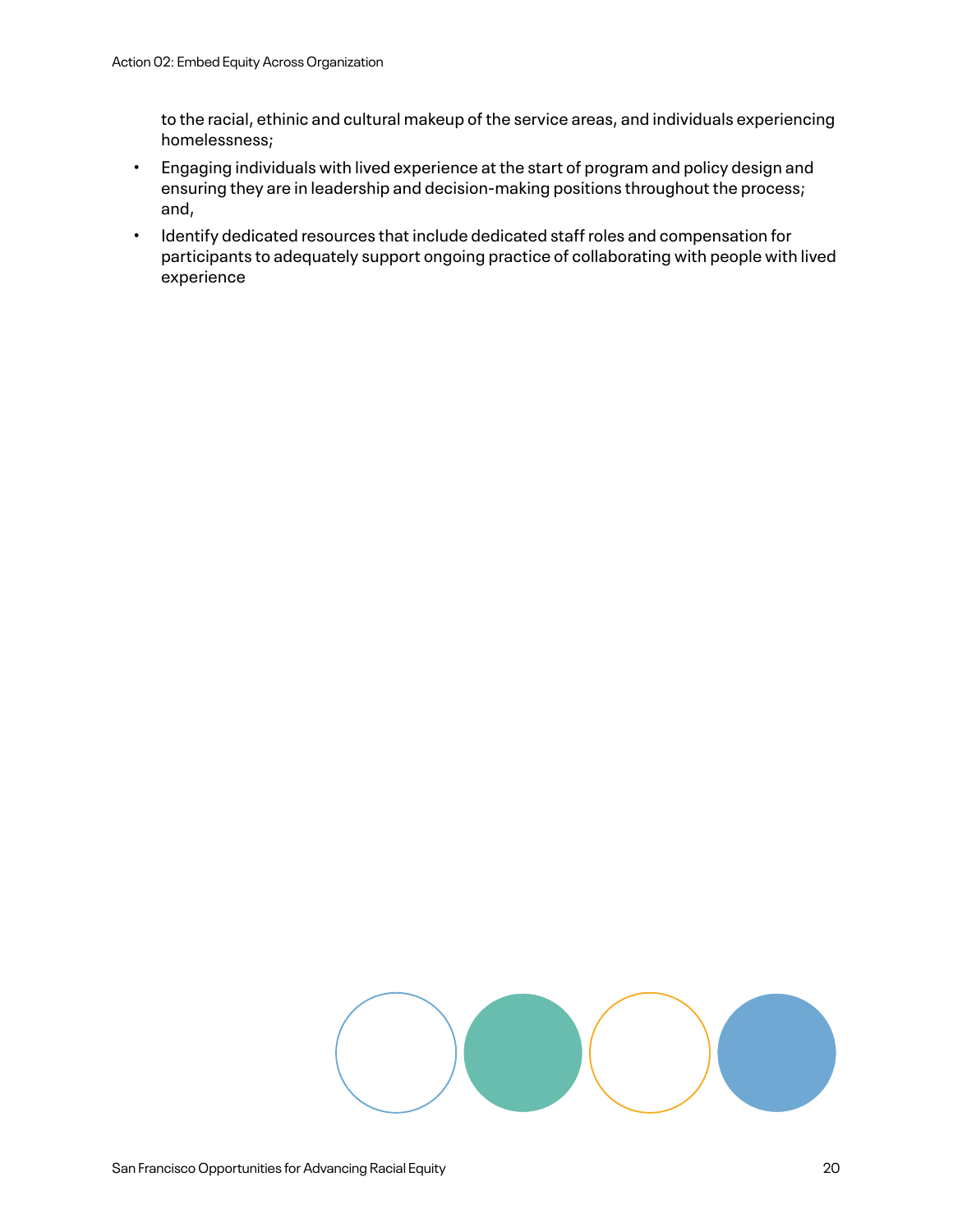## Action 03

## **Implement an Equity Accountability Structure**

## **Aspirational Values**



## 17 **Recommendations**

Living into the values and practices needed to advance equity within HSH will require an approach to accountability that addresses and transforms individual, interpersonal and institutional bias. It is important to note here that taking action on addressing racist structures, policies and behaviors cannot wait for (predominantly white) individuals to do their individual work to understand internalized privilege and bias. We are including recommendations that address both individual and institutional accountability as the foundation to advancing equity within HSH and in the broader San Francisco homeless response system.

- **01. Encourage individual accountability to address and understand internalized privilege and bias. This may include:** 
	- Creating a regularly updated resource catalogue to share broadly with staff of relevant books, articles, podcasts, videos and other resources on topics related to anti-racism;
	- Considering book clubs for interested staff to read books relevant to anti-racism and undoing white supremacy;
	- Developing individual professional development goals that are supported by investments in learning tools and resources and available paid time; and/or
	- Developing tools for individual and teams to utilize as reflection and evaluation exercises.

### **02. Create a transparent and resourced organizing structure(s) to support racial equity actions and tasks with shared ownership and accountability. These should include:**

• Establishing a Racial Equity Action Team to organize and operationalize equity tasks across the organization - inclusive of, but not solely, the actions named in the HSH ORE Action Plan, ensuring representatives on the Racial Equity Action Team are resourced with the

<sup>17</sup> Mack, Leslie. 2019. " We need to make proactive accountability regular praxis in organizing and beyond." Black Youth Project. [https://web.archive.org/web/20200530045756/http://blackyouthproject.com/we-need-to-make-proactive](https://web.archive.org/web/20200530045756/http://blackyouthproject.com/we-need-to-make-proactive-accountability-regular-praxis-in-organizing-and-beyond/)[accountability-regular-praxis-in-organizing-and-beyond/](https://web.archive.org/web/20200530045756/http://blackyouthproject.com/we-need-to-make-proactive-accountability-regular-praxis-in-organizing-and-beyond/)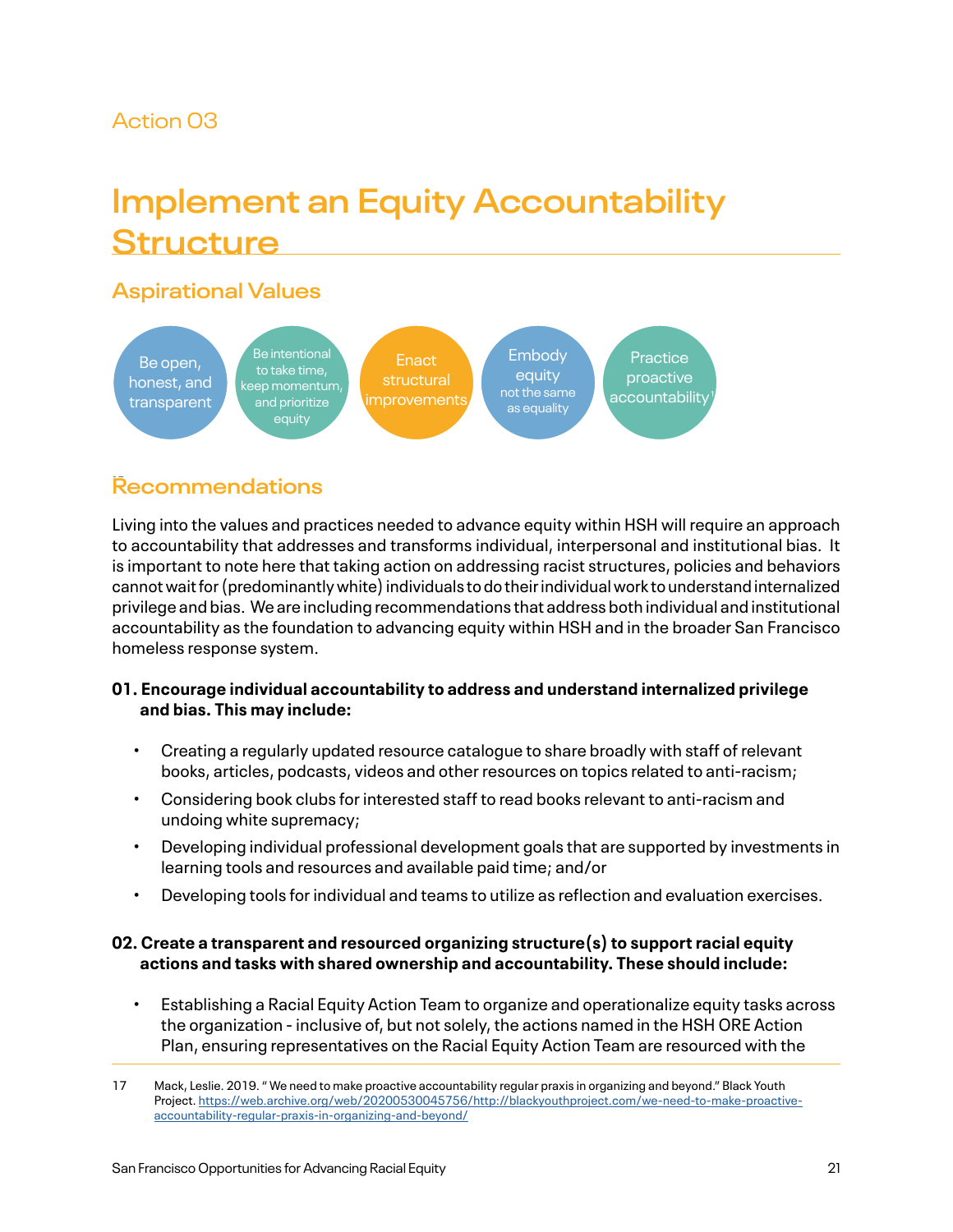adequate time within their staff position, roles, and responsibilities;

- Establishing a Racial Equity Accountability Council comprised of both role-specific positions (e.g. Chief Equity Officer; HR Manager) and experiential positions (staff with interest and whose racial, ethnic and cultural identities represent the community HSH serves, including people with lived expertise) to provide oversight and hold the organization accountable for advancing equity g,oals and actions;
- Refining the role of the DEI Committee to align with complementary goals and membership strengths, creating defined goals and roles for this committee that are complementary to the accountability structure;
	- These could include focusing on providing advisory support and representation to the Racial Equity Accountability Council, cultural programming within the department, peer support, etc.;
- Ensuring all leadership positions that hold positional power in advancing equity have equity goals and metrics built into job descriptions, performance goals, and metrics, including:
	- **Executive Staff**
	- Directors
	- HR Management
- Creating transparent and direct lines of decision-making from the Racial Equity Action Team & Council that connect to HSH Director, Chief Equity Officer and HR Manager.

#### **03. Develop a continuous improvement plan that may include but is not limited to:**

- Establishing the Racial Equity Accountability Council as the primary home for holding the theory of change for advancing equity, related organizational goals, resources allocation, and continuous quality improvement;
- Providing a consistent cadence of executive leadership communication, reflecting on andpublicly reporting-out progress, new challenges, new learning, and team growth that includes a feedback loop;
- Monitoring progress, impact, and new opportunities across organizational departments and leadership levels;
- Providing transparent access to view progress via a tracking mechanism to document progress and challenges to implementation of racial equity goals; and,
- Ensuring continuous improvement processes include regular qualitative and quantitative assessments to track both experiential & structural progress and include opportunities for staff input who may not be as involved or as vocal.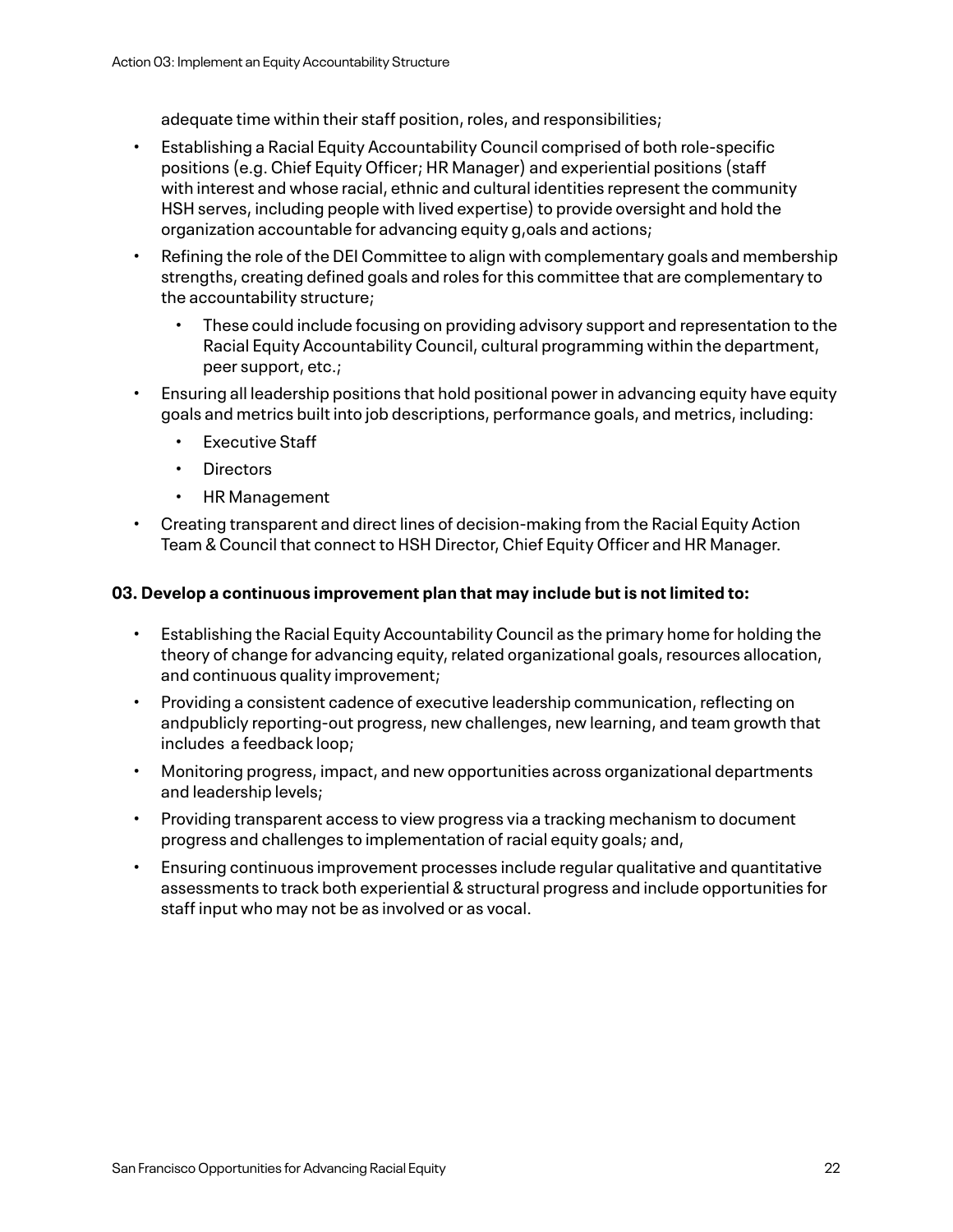## **Closing and Gratitude**

The importance of taking action toward racial equity is vital for the lives of the people that HSH serves and the people that represent the department. CHJ is hopeful for the change efforts that are possible at HSH and in San Francisco, as demonstrated by the commitment of the staff and leadership in the efforts we have undertaken together, and by the willingness of the team to look at its challenges and move through them with progress as the guide, rather than avoiding or deflecting. Each of the actions included in this document are equal parts fundamentally necessary for change and major efforts unto themselves. It is easy to feel overwhelmed by work ahead. Believe that even the smallest changes in practice toward liberation, care for the humanity in people and repair from harm will ripple and grow to make much larger impacts.

NIS Center for Housing Justice is grateful for the opportunity to continue our work with San Francisco as we continue to partner with Tipping Point to move onto the next phase of advancing racial equity within the homeless response system. Our next phase of work will build upon the internal efforts at HSH and connect to broader system transformation efforts to advance equity within the San Francisco homeless response system.

NIS Center for Housing Justice would like to express our gratitude for the authentic partnership extended by HSH and the people who have vested their resources and trust into co-designing a way forward for advancing equity within HSH and beyond. We are changed by you; and close this phase of work with gratitude for the wisdom, hope and vision that has been extended to us as partners on this journey.

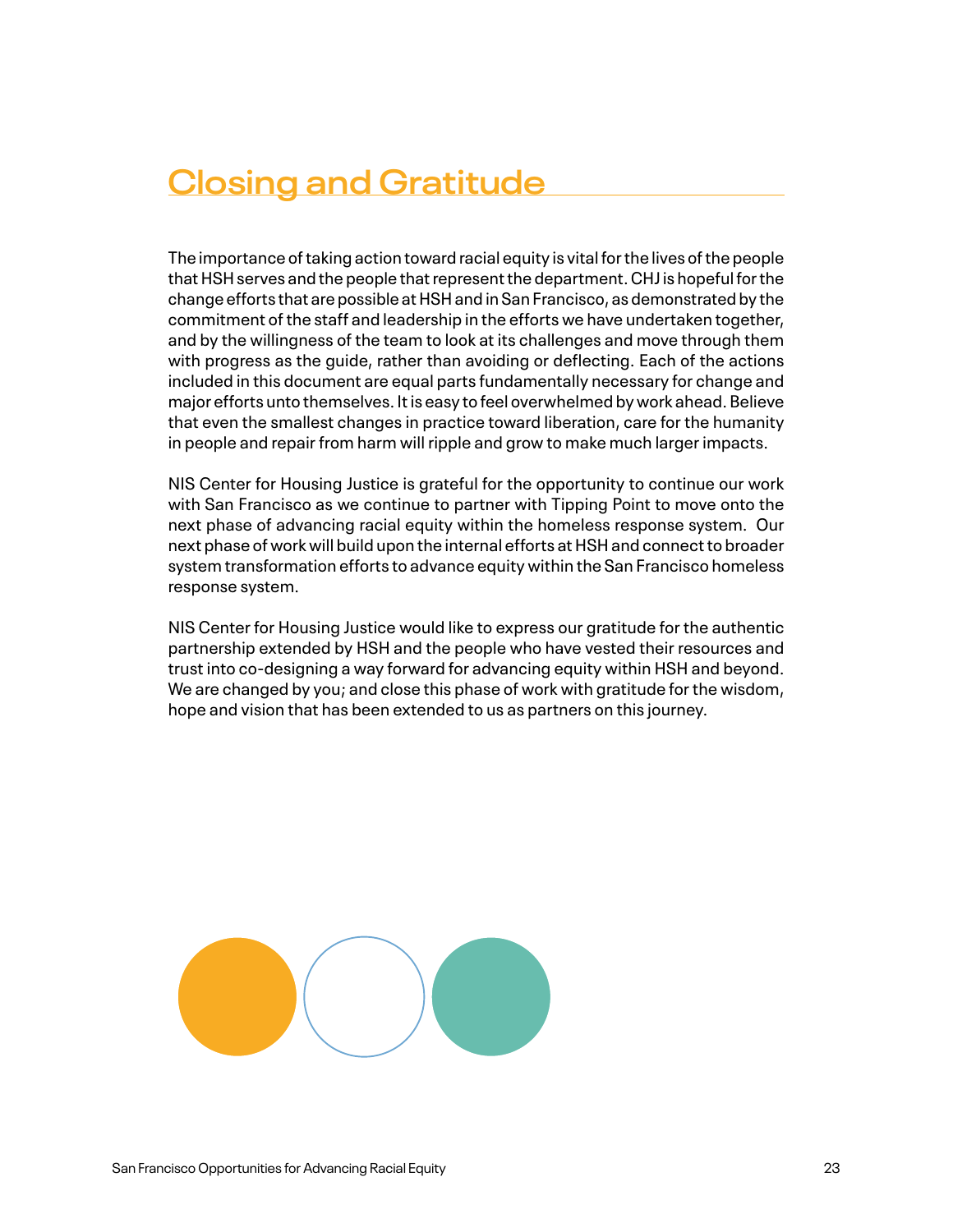## **References and Resources**

### [Glossary of Terms](https://nissanfran.wpengine.com/wp-content/uploads/March-2021-Racial-Equity-Glossary-of-Terms.pdf)

#### **General Information - Background & Key Concepts**

- [A Brief Timeline of Race and Homelessness in America](https://community.solutions/wp-content/uploads/2020/06/A-Brief-Timeline-of-Race-and-Homelessness-in-America-March-2019.pdf)
- [The History of Homelessness in the United States](https://www.ncbi.nlm.nih.gov/books/NBK519584/)
- [From Exclusion to Destitution: Race, Affordable Housing, and Homelessness](http://www.thecyberhood.net/documents/papers/cityscape.pdf)
- [White Dominant Culture Worksheet Tema Okun](https://www.cacgrants.org/assets/ce/Documents/2019/WhiteDominantCulture.pdf)
- [University of California San Francisco Racial Equity Anti-Black Racism](https://mrc.ucsf.edu/racial-equity-anti-black-racism)  **Resources**

### **HSH Specific Report Information - Background**

- [HSH ORE Action Plan](https://hsh.sfgov.org/wp-content/uploads/2020/10/2020-Implementation-Plan-During-COVID-19_FINAL.pdf)
- **HSH Strategic Framework 2020 Action**

#### **Action 1 Resources**

#### **Organizational Culture & Anti Racism**

- ["But I didn't mean it!" Why it's so hard to prioritize impacts over intents](https://blogs.scientificamerican.com/psysociety/e2809cbut-i-didne28099t-mean-ite2809d-why-ite28099s-so-hard-to-prioritize-impacts-over-intents/)
- [Operationalizing Racial Justice in Non-Profit Organizations](http://www.mpassociates.us/uploads/3/7/1/0/37103967/operationalizing_racial_justice_-_np_edition._mpassociates._final_draft_aug_20.pdf)
- [Racial Equity: Getting to Results](https://www.racialequityalliance.org/wp-content/uploads/2017/09/GARE_GettingtoEquity_July2017_PUBLISH.pdf)
- [Dismantling anti-Black bias in democratic workplaces](https://static1.squarespace.com/static/5e9ddc272ee6fa03a5f1ccbe/t/60624e88fc4584071e5925a2/1617055369649/anti-blackness-toolkit.pdf)
- [Asian American Racial Justice Toolkit](https://www.apalanet.org/uploads/8/3/2/0/83203568/asian_american_racial_justice_toolkit.pdf)

#### **Transformative Relationships**

- [Emergent Strategy, Adrienne Marie Brown](https://www.akpress.org/emergentstrategy.html)
- [Powerful Partnerships: Transformative Alliance Building by Shelly](https://static1.squarespace.com/static/581e9e06ff7c509a5ca2fe32/t/588d5094197aeae36a5fbd5b/1485656213150/Powerful+Partnerships+-+Transformative+Alliance+Building.pdf)  [Tochluk and Cameron Levin, AWARE-LA](https://static1.squarespace.com/static/581e9e06ff7c509a5ca2fe32/t/588d5094197aeae36a5fbd5b/1485656213150/Powerful+Partnerships+-+Transformative+Alliance+Building.pdf)
- [Toward a Psychological Framework of Radical Healing in Communities](https://journals.sagepub.com/doi/pdf/10.1177/0011000019843506)  [of Color](https://journals.sagepub.com/doi/pdf/10.1177/0011000019843506)
- [Facilitating hard conversation](https://organizingengagement.org/principles/facilitation/ )

#### **Action 2 Resources**

- [Housing Equity Framework](https://housingequityframework.org/resources)
- [Equity Based Decision Making Framework National Innovation Service](https://www.nis.us/equity-based-decision-making-framework)